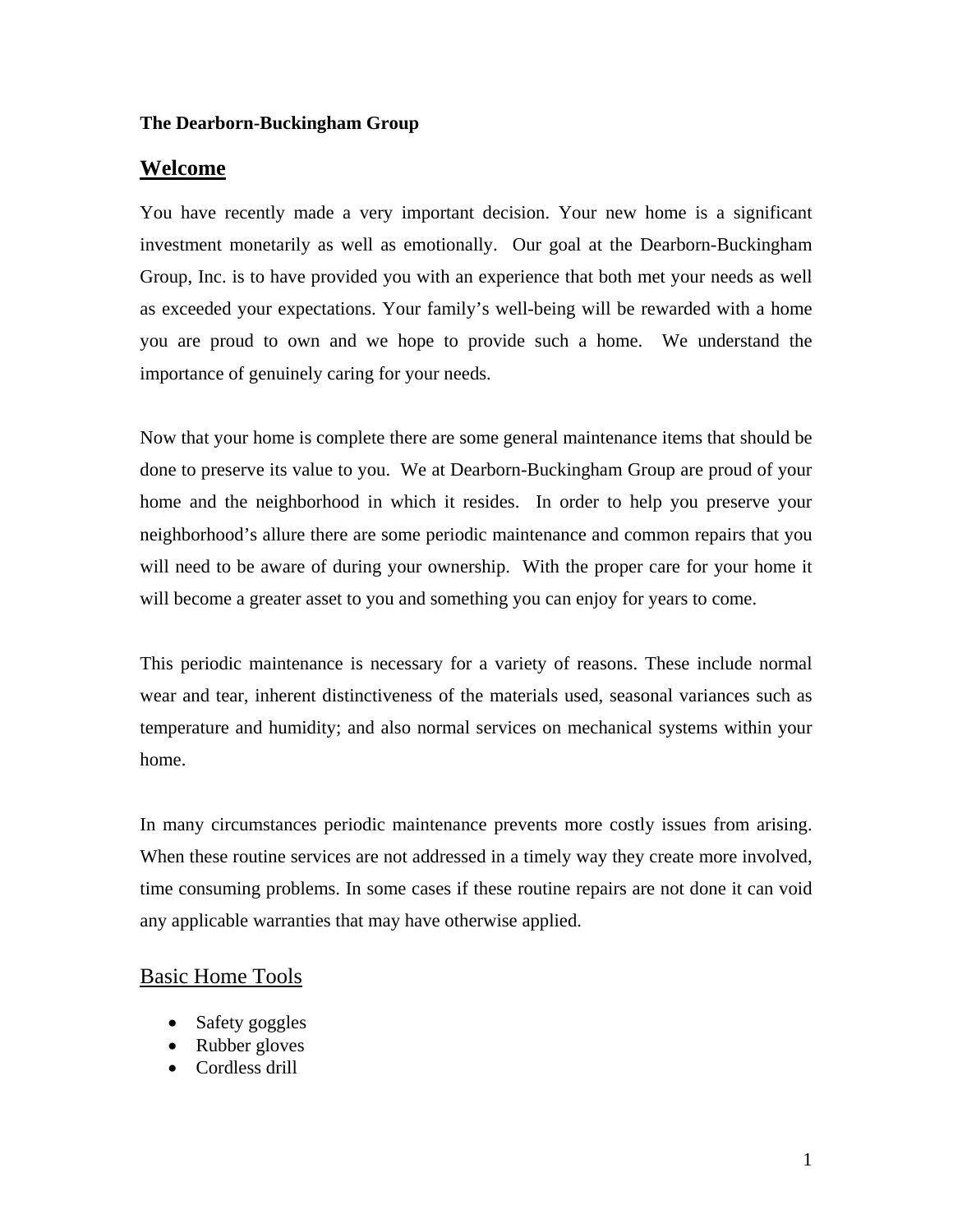- Wire Brush
- Putty Knife
- Sanding block
- Paint brush
- Screwdrivers
- Pliers
- Channel lock pliers
- Adjustable crescent wrenches (large and small)
- Plunger
- Flashlight
- Hammer
- Tape Measure
- Level
- Square
- Utility knife
- Caulk gun
- Vacuum cleaner

# Basic Accessories

- Duct tape
- Terry clothe towels
- Sponges
- Brushes
- Assorted Nails
- Assorted Screws (wood and metal)
- Drill bits
- Glue
- Caulk (latex and silicone)
- Silicone lubricant

# After Move-In Checklist

- Apply silicone based grout sealer to ceramic tile grout.
- Purchase a general purpose fire extinguisher for each floor of your home and an additional one for potential grease fires in the kitchen. Demonstrate proper usage to your family in the event of an emergency.
- Have available a First Aid Kit in an accessible location.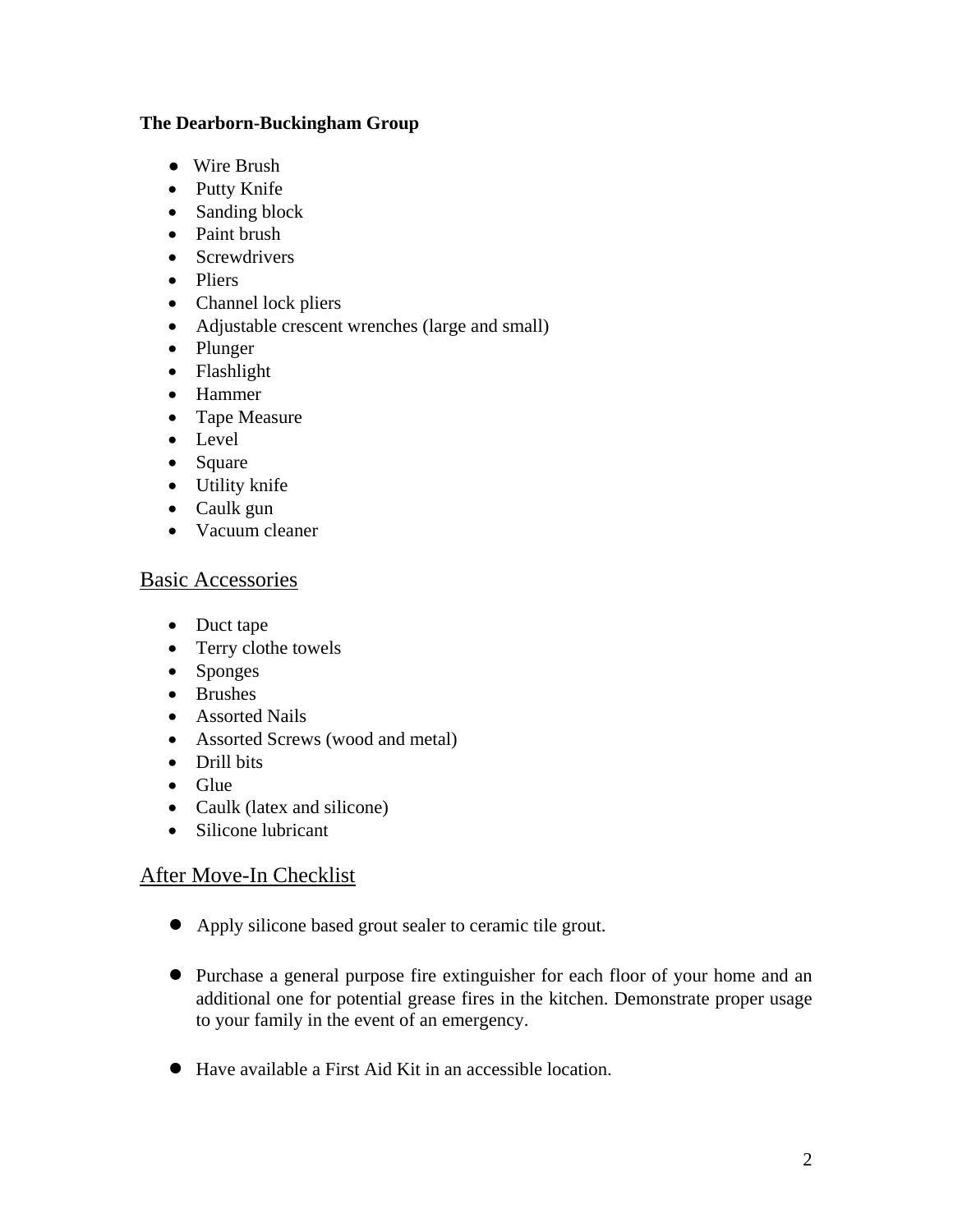- Attach furniture protectors to the bottoms of furniture legs to protect hardwood, resilient, and ceramic floors.
- Locate your main water line shut-off valve and show it to your family members in the event of an emergency.
- Check for erosion after first heavy rainfall. Make certain splash blocks are placed so water is flowing away from the foundation.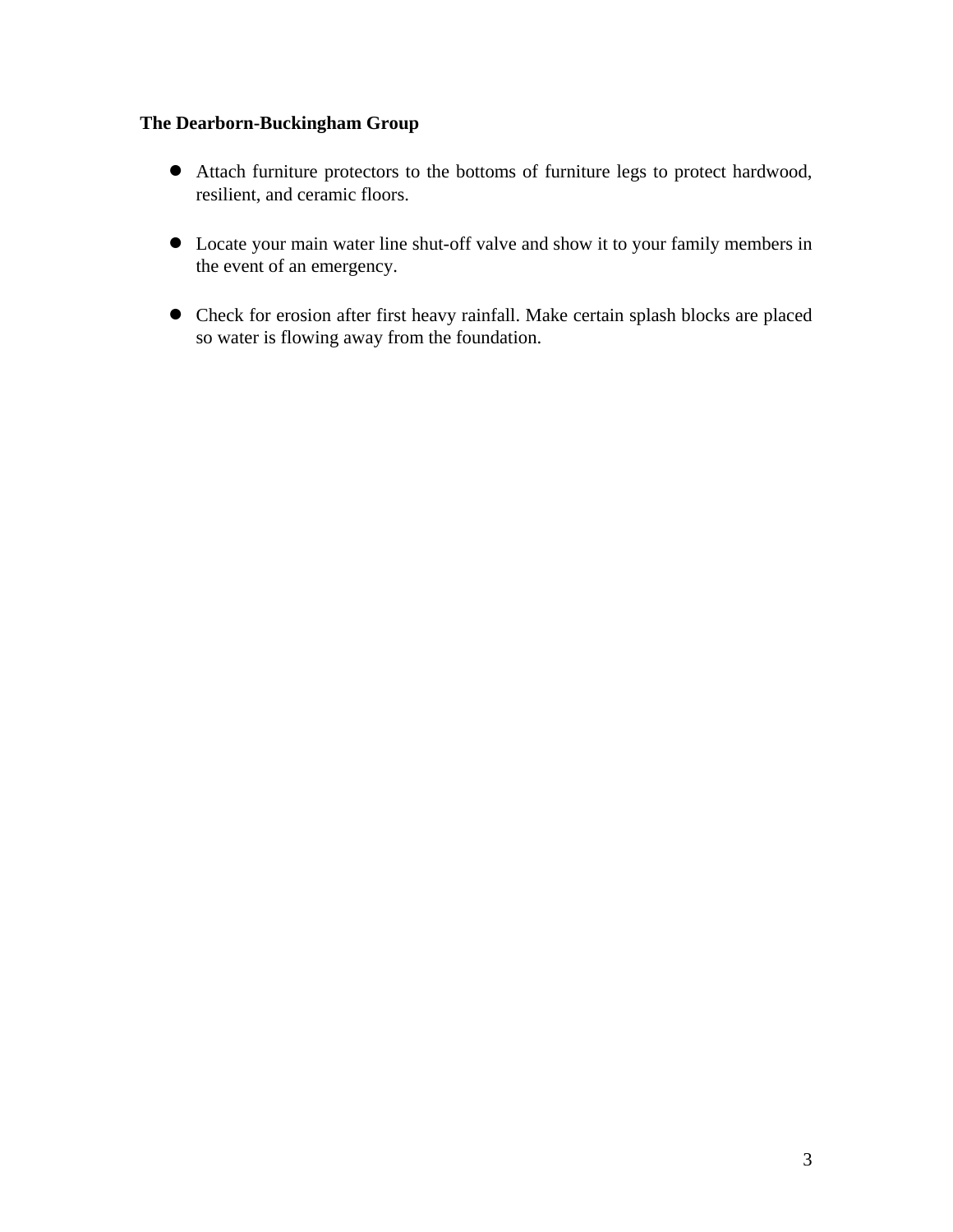# Table of Contents

| Page                                      |                  |
|-------------------------------------------|------------------|
| Air Conditioning                          | 5                |
| Alarm System                              | 6                |
| Appliances                                | 6                |
| <b>Attic Access</b>                       | 7                |
| <b>Brick</b>                              | $\boldsymbol{7}$ |
| Cabinets                                  | 7                |
| Carpentry and Framing                     | 8                |
| Carpet                                    | $8\,$            |
| Caulking                                  | 9                |
| Ceramic Tile                              | 10               |
| <b>Concrete Flatwork</b>                  | 11               |
| Condensation                              | 12               |
| Countertops                               | 13               |
| Doors                                     | 14               |
| Driveways                                 | 14               |
| Drywall                                   | 15               |
| <b>Electrical System</b>                  | 16               |
| Fireplace                                 | 17               |
| Foundation                                | 18               |
| Garage Overhead Door                      | 18               |
| Gas Shut-Off                              | 19               |
| Grading and Drainage                      | 19               |
| <b>Gutters and Downspouts</b>             | 20               |
| Hardwood Floors                           | 20               |
| <b>Heating System</b>                     | 21               |
| Humidifier                                | 22               |
| Insulation                                | 22               |
| Landscaping                               | 23               |
| Locks                                     | 23               |
| <b>Mirrors</b>                            | 24               |
| Paint and Stain                           | 24               |
| Phone Jacks                               | 24               |
| Plumbing                                  | 25               |
| <b>Resilient Flooring</b>                 | 26               |
| Roof                                      | 27               |
| Siding                                    | 27               |
| <b>Smoke Detectors</b>                    | 27               |
| <b>Stairs</b>                             | 28               |
| Vents                                     | 28               |
| Water Heater                              | 29               |
| Waterproofing (Damp-proofing)             | 29               |
| Windows, Screens, and Sliding Glass Doors | 29               |
| Wood Trim                                 | 30               |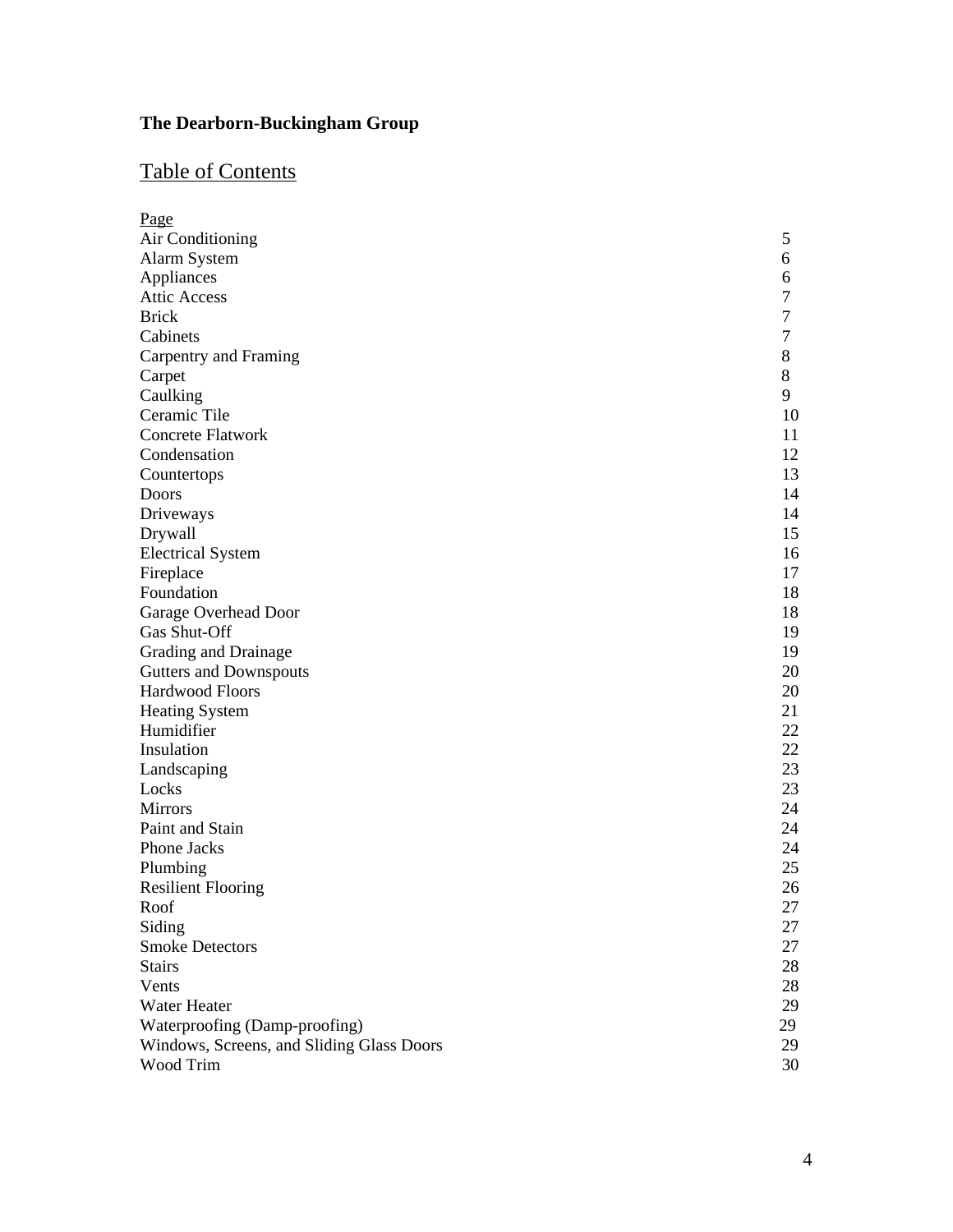# Air Conditioning

Air conditioning, along with Heating and Ventilation, make up the HVAC system. The HVAC system is also referred to as the "comfort system" as well. You're A/C unit has been sized to comply with the latest requirements and will be most efficient for your size home. The purpose of air conditioning is to provide a comfortable interior atmosphere regardless of climate or weather conditions, especially when the mercury soars. You're A/C system is not limited to the HVAC unit however. Window treatments should also be considered when thinking of maintaining a stable inside environment. With the proper window coverings you can keep an even temperature more efficiently saving yourself money.

Your air conditioner, like all others, operates by a fan pulling warm indoor air across cool coils that contain refrigerant. The refrigerant absorbs the heat and exhausts that heat through the outdoor unit. The cooled air is then pumped throughout the house and blown into each room. To sustain the cool air in rooms with windows, drapes made of fabric or wood are acceptable; we recommend lined drapes or multi-cell pleated shades. The use of mini blinds adds heat in the home. The mini blinds absorb the solar rays and convert them into radiated heat within the room.

#### *Maintenance*

Since your A/C is just one element in the HVAC unit most of the maintenance is associated with the Furnace maintenance; please review that section as well. The maintenance that pertains to your air conditioning includes the following: change furnace filter once a month and clean the outdoor unit three times a year.

To clean, power the outdoor unit off by shutting it off at the thermostat and by switching the A/C breaker off either at the unit shut off box or at the main electrical panel in the basement. Once the unit is off, hose down the unit making sure all parts are clear of any residue build up; pay particular attention to the coils surrounding the unit as any residue will severely reduces the unit's efficiency.

It is also recommended that you verify there are no clogs in the condensation line. On your furnace there is a condensate line that extends to a nearby floor drain. If you have trouble locating the drain line please refer to your unit's manufacturer manual and warranty information.

Early in the spring season before the use of your air conditioning is necessary we recommend testing its operation. Set the thermostat several degrees lower than the actual temperature. This difference will allow you to feel cooler air distribute through the vents. If any problems present themselves, such as no cool air, then you can have them solved before the hot weather season begins.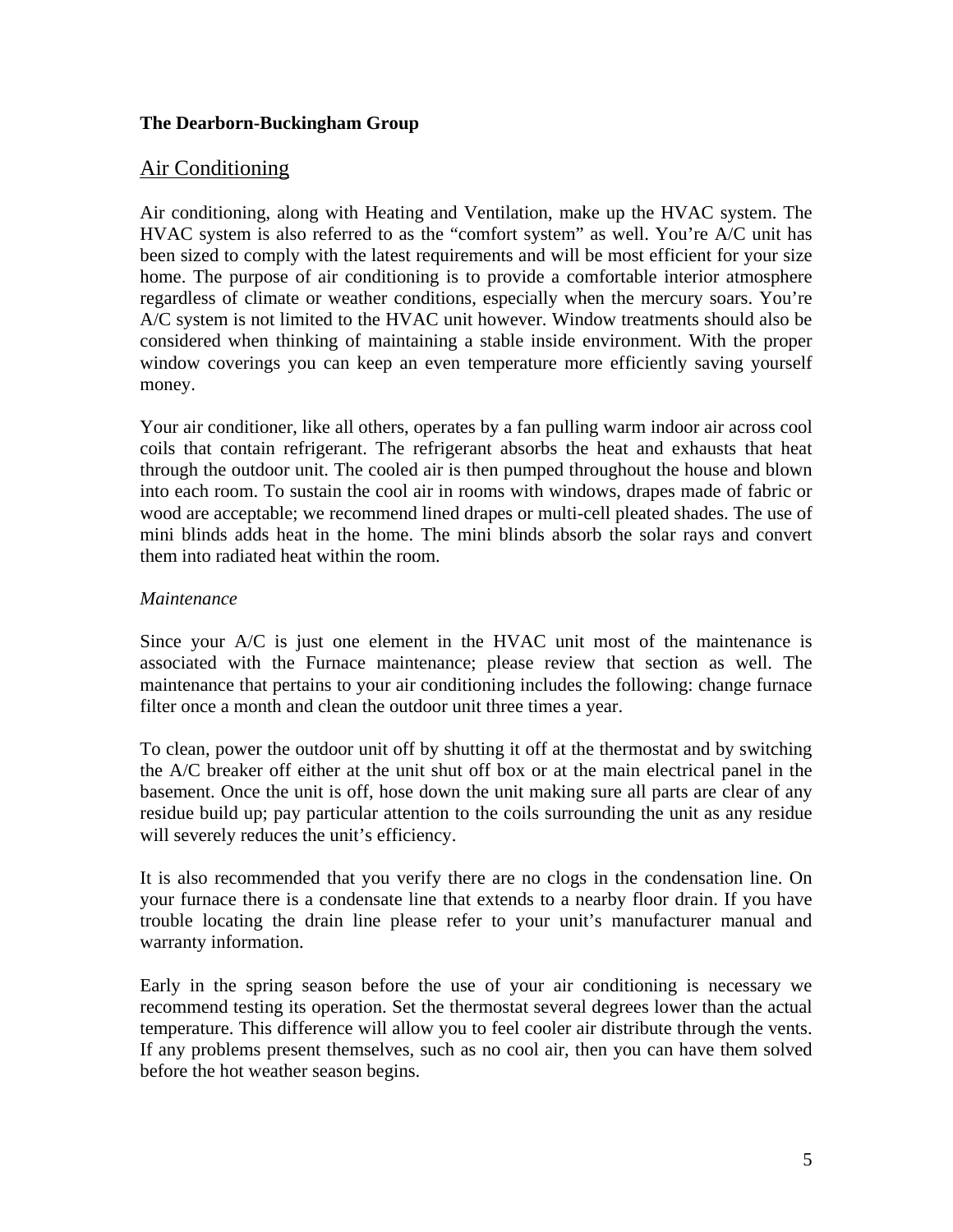Besides these maintenance tasks it is recommended you have a licensed air conditioning professional service your unit every year. Although you may not need to have your unit serviced each year savings will come through the energy efficient unit and longer life performance.

Air balance, or air flow control, can be adjusted to any part to your home. With changes in the seasons and exposure to the sun you find that some rooms may be warmer or cooler than the others. This can be adjusted by regulating the air flow at each individual grill vent. Also, in the basement there are dampers on the ducts that can be adjusted to restrict or permit air flow to particular areas. Each of these dampers is labeled to help in this process. Within the first year it is anticipated that your home may need "balancing" and shall be provided by an HVAC professional at no cost to you.

For optimal performance from your A/C keep the doors to all rooms open or partially open. This will allow air to leave the rooms and circulate throughout the system. Good airflow means temperatures can be maintained and it will permit the air to be filtered better as well. It is typical however for temperatures to vary by three degrees from room to room.

# Alarm System

If your home selections included pre-wiring for an alarm system you shall arrange for the final connection after your closing. The alarm company will demonstrate the systems operation and instruct you in its use. We recommend that you test the system regularly per your alarm company's protocol.

# Appliances

Read and follow all manufacturer requirements for the use and maintenance of each appliance in your home. Keep all appliance manuals and warranty information available for reference. It is suggested that you register all appliances by filling out the registration cards and mailing them directly to the manufacturer. The appliances are warranted directly to you in accordance with the terms and conditions supplied by the manufacturer, and in some cases may not be warranted unless said warranty cards are sent back to the manufacturer.

#### *Manufacturer's Service*

If a problem arises with an appliance, call the customer service number listed in the manufacturer's warranty. When contacting the appliance manufacturer regarding warranty items, be prepared to supply the following information:

- Date of purchase (your closing date)
- Serial and model numbers (found on the side or bottom of appliance)
- Description of the problem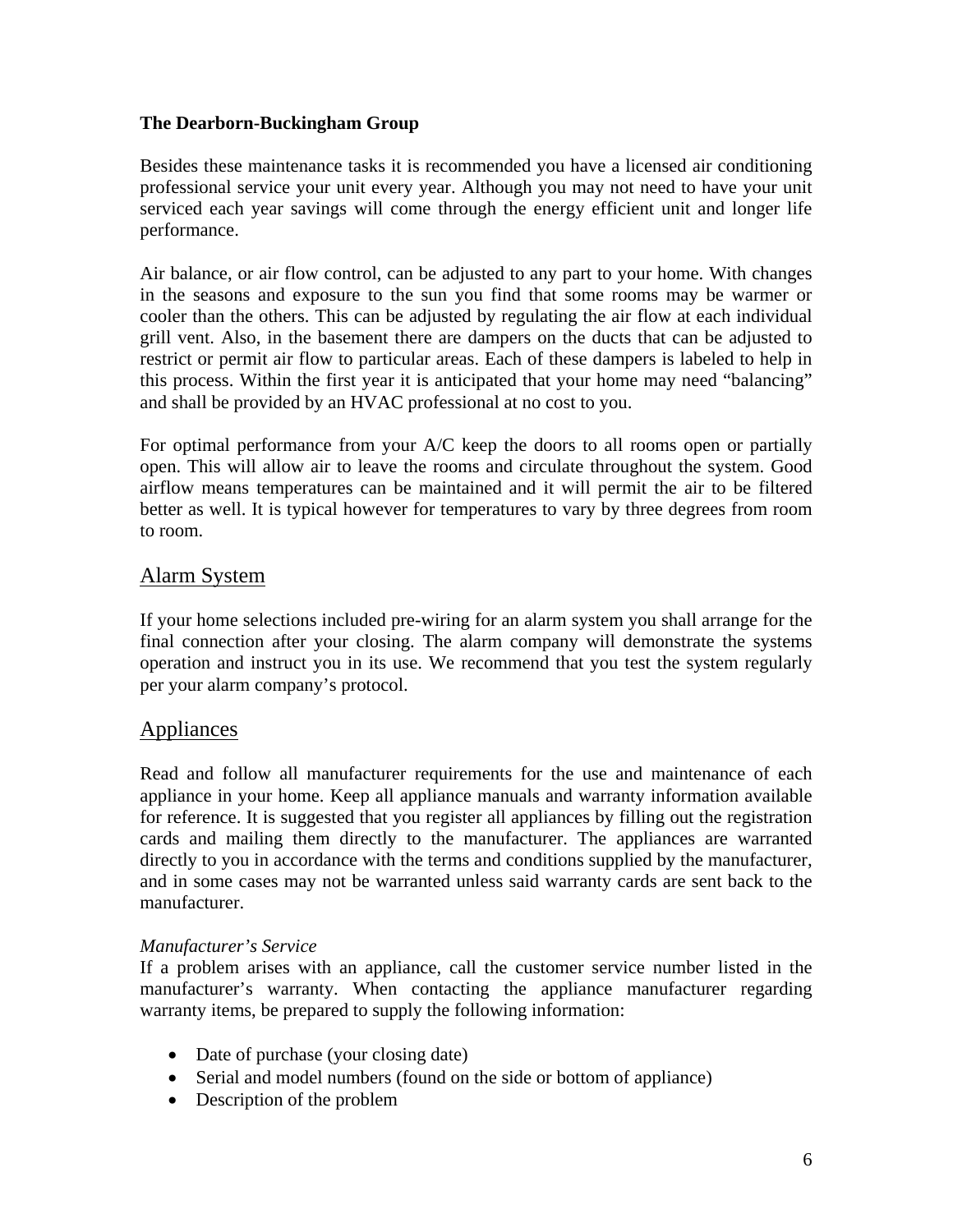# Attic Access

Your attic was not designed as a storage area. The roof trusses are not intended to support additional weight from stored materials. The attic access is provided as access to your roof area and mechanical systems.

We have provided numerous roof vents in this space that provide ventilation through the roof. These remove excess heat and moisture from the attic space. Do not cover these vents with insulation or any other material.

Whenever performing any tasks in the attic practice extreme caution. Do not step off wood members and onto the drywall. Force placed onto the drywall in between wood members can result in physical injury and will result in damage to the ceiling below. Also, when working in the attic ensure you have foot protection. If not careful you may step on sharp metal. Never traverse the attic space without shoes.

Be sure to reposition the fiberglass insulation pad on the access panel when closing. Insulation in the attic protects the room below it. Any movement in the insulation may leave gaps that reduce the insulation's effectiveness. Always move insulation that is disturbed to its original location.

# Brick

Brick is one of the most durable and near-maintenance free exteriors for a home. Brick has a sharp appeal and weathers well with time. With this said little really needs to be done to keep its attractiveness.

# *Maintenance*

Tuck-pointing is something that may need to be done after several years. Face brick may require repairing of mortar between bricks that may have chipped and/or cracked away.

# Cabinets

All cabinets in your home have been selected for their attractiveness, durability, and ease of care whether they are in the kitchen or bathrooms. With proper care and maintenance these cabinets will retain their appeal and remain serviceable for years to come.

Wood cabinet tone, grain, and color variations are normal characteristics of real wood. These variations reflect the wood's distinctiveness and are unavoidable.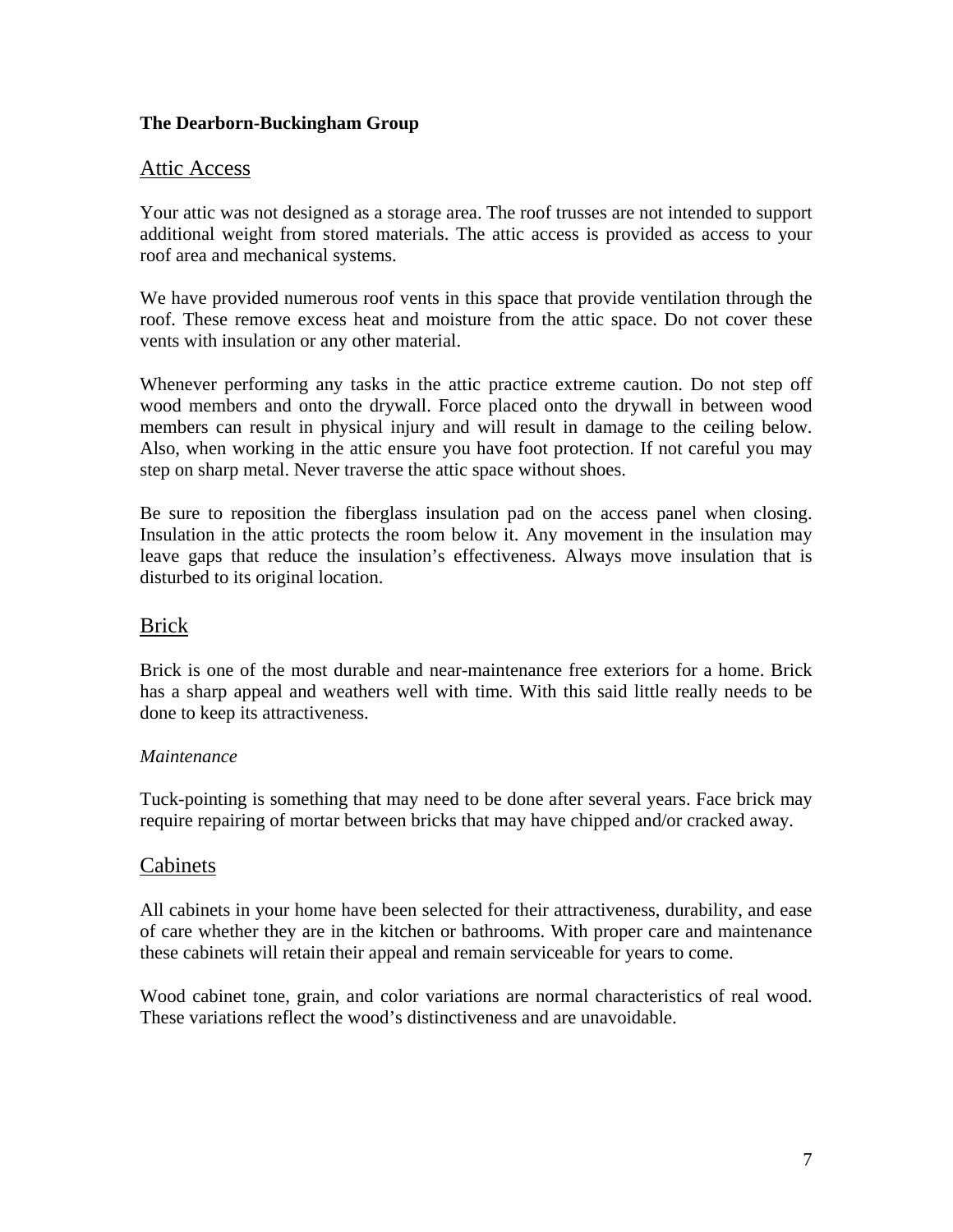#### *Maintenance*

Clean wood cabinets as you would any fine wood furniture, with gentle care. It is recommended that you use cleaning products on your cabinets a couple of times a year but no more than once every couple of months. Products such as lemon oil, Liquid Gold, and Old English with scratch cover are suggested for wood finish care. Follow directions of application on the container. Avoid paraffin-based spray waxes or washing wood cabinets with water; both will damage the sheen of the cabinet's finish.

Space-saving coffee makers that mount under cabinets are discouraged. When in use the steam rising from the coffee maker will damage solid wood or wood veneer, causing fading or delamination. It is suggested, for the same reason, that when regular coffee makers are in use that they not be positioned under the cabinets. Pull the coffee maker out and toward the front of the counter.

Check the hinges at least once a year for accurate alignment and proper tightness. If adjustment is necessary, hand-tighten with a screwdriver so as not to strip out the wood. Check the drawers at the same time for easy movement. If hinges or drawer glides seem sluggish use a small amount of silicone lubricant to improve the glide.

Should nicks or scratches appear on your wood cabinets or drawers, repair with color matching wood putty. Hardware stores stock colored putty, stains, and polymer fillers to cover and repair damage.

# Carpentry and Framing

The framing of the home, or rough carpentry, acts as the skeletal structure. This portion of the home includes the manufacture of wood sections of the floor systems, exterior walls, interior partitions and roof; all of which are built on and supported by the foundation.

The exterior walls are designed and built in the framing stage to support the vertical load from the floors and roof while also resisting lateral loads produced by winds. Interior walls, or partition walls, may or may not be load bearing. The roof is designed to support not only its own weight but also the anticipated loads generated by snow, ice, and wind. The framing is quality controlled by The Dearborn Buckingham Group, Inc. and local building codes.

# Carpet

Refer to the manufacturer's recommendations for information on the care of your floor coverings.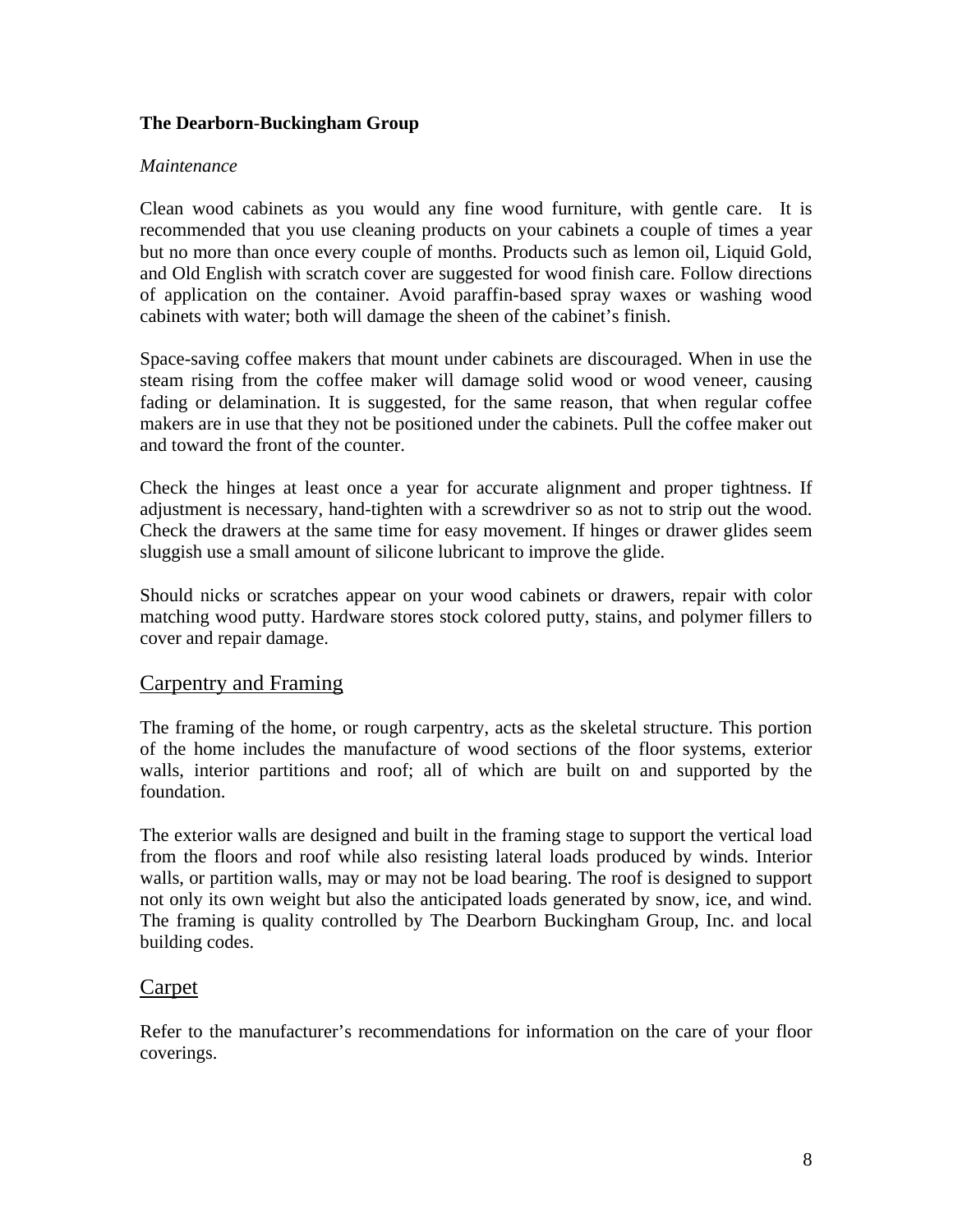#### *Maintenance*

You can sustain the upright position of the carpet nap, even in high traffic areas, with daily vacuuming. Carpets wear out because of regular foot traffic and imbedded dirt particles. If dirt particles get beyond the suction of the vacuum then they begin to wear down and dull the carpet. To maintain your carpet the best thing you can do is also the easiest thing to do; vacuum frequently.

Spills should be wiped up immediately. Dab or blot at the stain to spot clean; never rub at the stain. Any stain removers should be tested on a sample piece or an area of the carpet, such as a closet, before using on a stain; doing this will reveal any undesirable effects the chemicals may have on your carpet. You should plan for a professional cleaning to be performed annually.

High traffic areas are susceptible to "crushing" or matting of the carpet's pile fibers. Possible remedies to this affect are frequent vacuuming and placing glides under heavy furniture. Also rotating your furniture in a way that changes the traffic pattern will promote a more even wear of your carpet. Some areas that are prone to matting are hallways and stairs; little can be done to alter this and is considered normal wear.

# Caulking

Caulk tends to shrink and dry out over time. This weathered caulking will no longer perform well enough to seal against moisture and air infiltration. All areas that have been caulked should be checked with regularity. Touching up these caulked locations is a part of routine maintenance and is relatively easy to do. Caulking compounds and the necessary dispensers (caulk guns) are available at hardware stores. Check with the manufacturers' instructions to select the correct caulk for each application. There are several general types of caulk:

Latex: Latex caulk is appropriate for areas that require painting, such as the stair stringer or where the countertop backsplash and the wall meet.

**Silicone**: Caulk that contains silicone will prohibit paint. This type of caulk works best where water is present. For example, where the tub meets tile or a sink meets the countertop.

**Colored Caulk**: Colored caulk has dye added to it in order to look less conspicuous when applied. These types of caulks can be found where larger selections are available.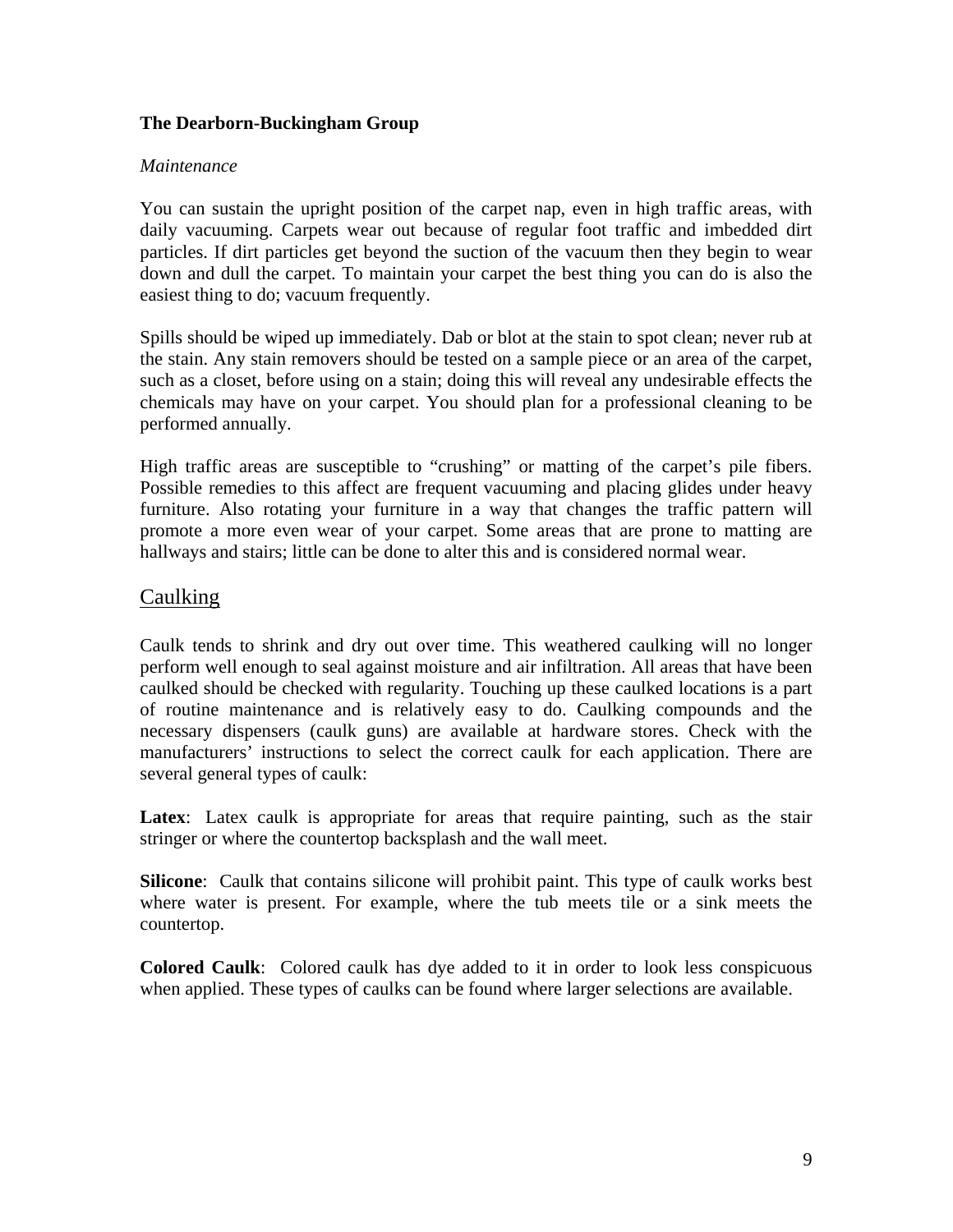# Ceramic Tile

Ceramic tiles are the easiest coverings to care for; they are used in numerous situations. In your case it is used as flooring, however, these techniques can be used on any tile application. Ceramic tiles are very resilient, capable of lasting the life of the home. Little is required to keep up the tiles but the grout entails more maintenance. The grout is the cement-like mix that fills the gaps between tiles.

To care for your ceramic tile avoid use of any abrasive cleaners. Cleaners that contain abrasive compounds literally sand off the finish on your tile and leave it looking dull. Check the labels of the products you plan to use  $-$  you may be surprised how many actually contain abrasives.

For larger debris that may accumulate on the ceramic tile use a vacuum. To further clean the tiles use a wet mop with warm water; you may mix with non-abrasive detergents for thorough cleanings. To ensure no residue build up manifests upon the grout or tile use detergents sparingly and rinse well.

#### *Maintenance*

The best way to maintain your grout is to seal it before any spills occur. With the grout being brand new upon moving into your home allow the grout to fully cure for the next several months. After this time it is advisable to take the time to seal it with a silicone base sealer. Follow the manufacturer's directions. Be advised that sealing your grout is a general maintenance item and should be done as necessary.

If your grout becomes discolored or "grubby" you can clean it with some readily available items. You will need a brass or fiber brush, cleanser and water. The cleansers are available at most hardware stores. Another method is using vinegar, hydrogen peroxide and water. Mix one part vinegar and one part water. Apply the blend with the brush and start scrubbing the grout. It may take a while because vinegar is a weak acid but helps remove stains. If that solution does not work well, do the same thing with hydrogen peroxide. Allow the peroxide to sit for a few moments so it can whiten and dislodge any stains. Then scrub the grout and wipe up the residue.

Grout will begin to separate over time. Separations allow water to leak underneath where wood rot can take place. Especially areas subjected to moisture, like the bathroom, grout and caulk can begin to shrink. Cracks in the grout can be filled using premix. Premix grout can be purchased at most large sized home centers or tile stores. Follow all directions on the packaging. This sort of maintenance is necessary to protect the underlayment from water damage.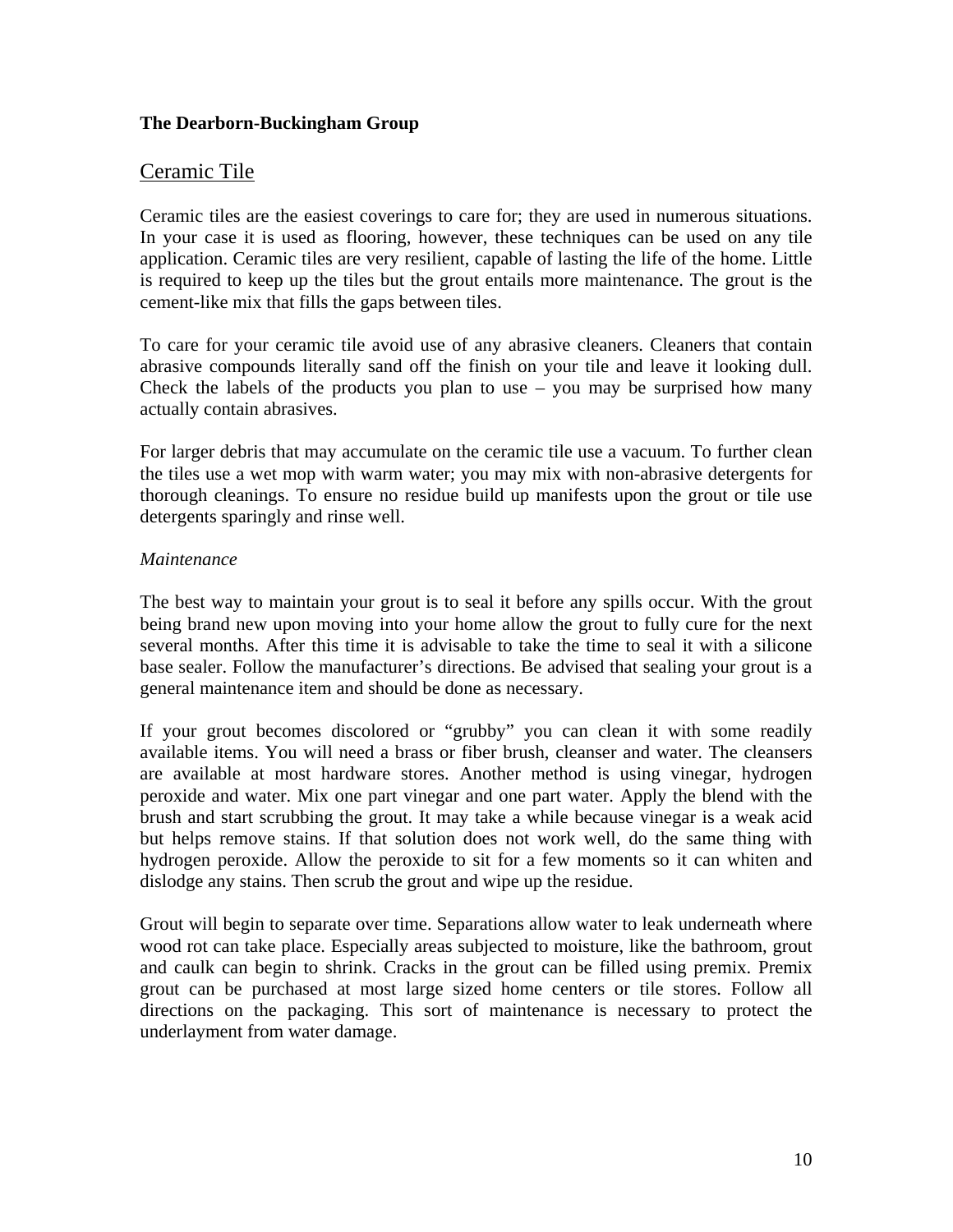# Concrete and Flatwork

Concrete is installed in places where heavy traffic and/or loads are placed. In some cases stone or brick are used in lieu of concrete; because of the similar composition, maintenance on one can sometimes be used on another. It is worth noting that most concrete cracks are created by some sort of ground movement.

Often severe cracks are created in concrete or flatwork because of a shift in the soil. This shift can be caused by excessive water that has found its way beside or below the concrete path, pad or foundation. This build up of moisture causes the soil to expand and crack the concrete. In these cases, patching will only work in conjunction with correcting the underlying drainage issue as well.

The walls of your foundation are composed of poured concrete with steel rebar, or reinforcing rods. Despite the care with which your foundation was formed cracks can still arise in various places. Unless water seepage works its way through such a crack, it is most commonly a surface crack and will not undermine the structural integrity of your home.

#### *Maintenance*

Cracks may form in concrete even though we have used generally accepted construction procedures for the installation of the concrete or flatwork. Some sort of cracking presents itself in nearly all homes. The severity of the crack is the question. When no water leaks through the crack then it can be repaired with a concrete caulk or perhaps hydraulic cement. If water does leak through the crack a professional should investigate the origin and repair as needed.

To proactively prevent cracking in the foundation of your home, maintain positive drainage away from your home. Ensuring drainage away from the building or any concrete slab will minimize your risk exposure to movement in the soil and cracking in the concrete. Check to see if your gutter downspouts are discharging near the foundation. You should have splash blocks that direct the water away from the building before entering the ground.

Minor cracks in concrete slabs ought to be sealed with a waterproof concrete caulk in order to prevent water penetration to the soil beneath. Again if moisture builds up under the concrete slab it is highly susceptible, during the winter months, to frost and freezing that leads to lifting and creating a larger crack.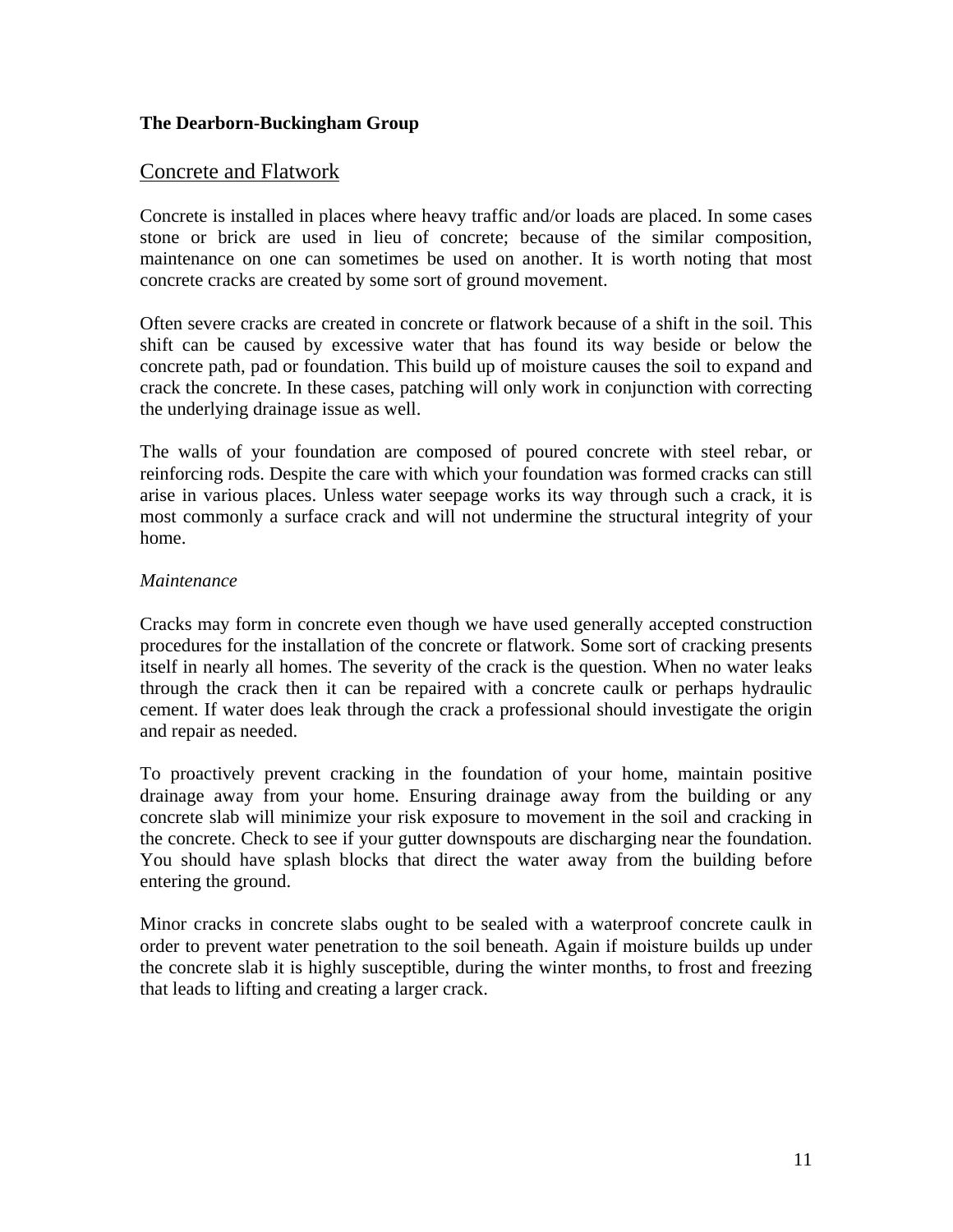To further protect your concrete you may want to consider a sealer. Concrete is actually a porous material and acts similar to a sponge. Although rarer than other sources of cracking, wet concrete that freezes can crack; or more commonly spall and chip. This situation can be minimized by periodically sealing your concrete with an acrylic or silicone based sealer. Not only will the sealer protect the concrete from water but also the harsh affects of the rock salt used to melt snow. Remove ice, snow and salt accumulation as soon as possible when snowstorms have passed. Be advised that salt application is not recommended during the first year of purchase. This is due to the time it takes for concrete to fully cure.

To clean your porches, steps, patios, etc. it is recommended that you not use cold water when temperatures are high. When the sun has been shining on the concrete it raises the temperature of the slab and along with the abrupt change from cold water can damage the surface bond. It is suggested that sweeping be the primary method of keeping exterior concrete clean. Only wash when temperatures are moderate.

# Condensation

Condensation within the interior of the home is the result of high humidity inside and low outside temperatures. Condensation around windows in particular can occur when a window leaks air. The mixture of cold inside air and warm outside air creates a wet layer over the window; which may drip down to the sills and frames around the window. If not taken care of this moisture accumulation may cause wood to rot or mildew to grow.

To remedy this situation you should look to see if any air leaks exist and seal them. Typical solutions to air leaks around windows include replacing weather stripping, caulking around the inside and outside frame, or inserting foam sealant in any gaps. Common places these leaks may occur are where one section of the window meets another, where the frame and window meet, or where the frame meets the wall. To check if a leak really exists, hold a lighted candle near all the aforementioned areas. If the candle flickers you have a leak.

Other than air infiltrating the home, ventilation will be the next means to reducing condensation. The idea will be to exchange dry, cool air for warm, humid interior air. These include, but are not limited to:

- o While showering, shut the bathroom door and run the exhaust fan.
- o Refrain from hanging clothes within the home to dry during cold weather.
- o Make sure the clothes dryer is venting outside.
- o Turn off any humidifier devices.
- o If your home has a fireplace, open the flue occasionally to permit moisture to escape.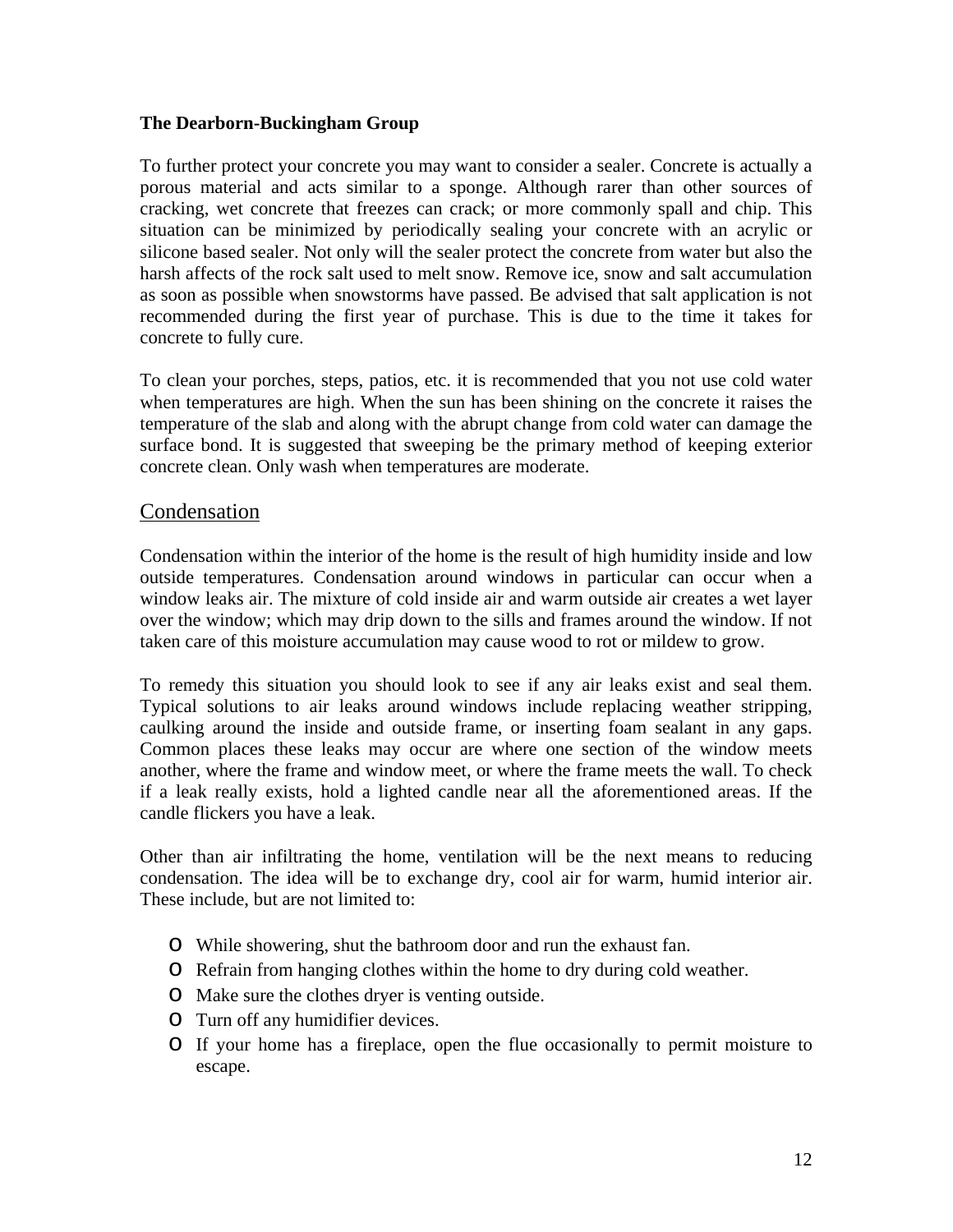- **○** Allow air to circulate within the home. Make certain all air registers are unobstructed. Leave all drapes open to allow the air to flow over windows.
- o Keep all rooms heated above 50 degrees Fahrenheit.
- o Run exhaust fans when washing or mopping floors, the increase in moisture will contribute to condensation.
- o Make sure the intake damper on your cold air return duct is free of obstructions.
- o Check to see if vents within the attic are blocked by insulation or debris. Ridge vents may be blocked by snow where warm air escapes. Eave vents may be blocked by insulation where cooler air enters.

Besides solving condensation issues these suggestions will help save you from excessive energy loss and in turn cost.

# Countertops

Your countertops are fairly easy to maintain. The most important way to protect their beauty and ensure their longevity is to never cut directly on them. Always use a cutting board to protect the surface. Also, shield the countertop surface from any extreme heat, like pans taken off the stove. A general rule here is if you cannot hold it in your hand; do not place it directly upon the countertop.

To clean the countertop surface all you need, in most cases, is water with mild soap (no abrasive cleaners). This excludes common products like Ajax, Comet, and Soft Scrub. For laminate tops the proceeding instructions are typically sufficient. Extra care should be taken, however, to ensure you do not flood the laminate top with water. Excess water, especially at the seams, can penetrate and cause the substrate to swell. For more stubborn messes you may also use a nylon brush. Be sure to wipe the surface dry once complete. By scrubbing the countertop with the water/soap mix your countertop will gleam. To further maintain your newly super clean countertop you can even consider waxing the surface.

For stone surfaces much of the same methods for care apply as it does to laminate tops. One additional step that should be taken is to seal the stone. Stone sealant can be found at most home centers or the manufacturer of your countertop. The use of sealant helps maintain the luster and finish as well as assists in day to day clean-up. It is recommended that your stone surface be sealed twice a year. Follow the directions on the sealer to apply correctly.

Both Corian and Quartz countertops are non-porous by nature and durable. Corian is resistant to scratching, staining, and even chipping and breakings, however, they are not indestructible. They require the same attention as other tops as it pertains to avoiding placement of hot objects or cutting directly on top of the counter. A mild abrasive is permissible on a Corian top as well as a Scotch-brite scrubbing pad for tough spills. Similarly, Quartz is easy to maintain since it is an engineered product and durable.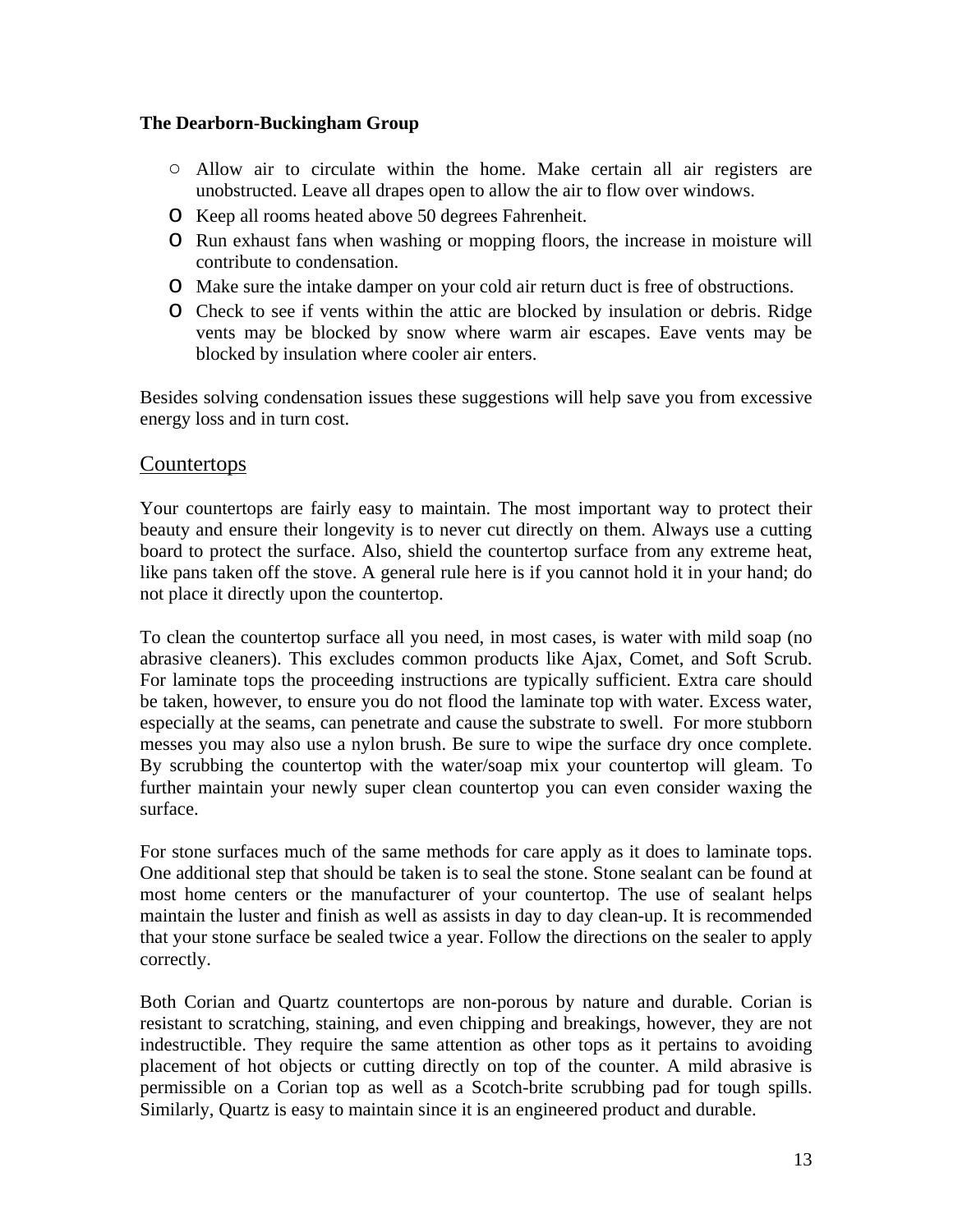# Doors

Doors, along with windows, are the most important element of a home; they permit access to the home or outdoors. Doors are used most frequently and because of that they require maintenance. Doors consist of moving parts that suffer from wear and tear. For a significant amount of issues with doors all that is needed is silicone lubricant. For example, silicone or graphite works well on squeaky hinges. Also, if the bi-fold doors begin to stick silicone lubricant applied to the track may eliminate the problem.

Doors found throughout your home are wood products. Wood is subject to the natural characteristics such as warping and shrinkage. With fluctuations in humidity from furnaces, showers, dishwashers and the like, your doors may require adjustments from time to time. Some of the mitered joints may even develop minor separations. To deal with these separations wood putty or caulk should be used. Once the hole is filled, some paint should be applied.

A door that may be sticking or slightly warping is usually due to high humidity. Major adjustments are discouraged during damp seasons unless the problem persists after the weather changes. Check the screws in the door and tighten those in the jambs and door frame. Try applying a wax or paraffin to the sticking surface. If that doesn't remedy the situation, look to plane out the door with sandpaper. Be sure to repaint any part of the door that is sanded. It is important to seal out the moisture with either paint or stain when finished.

# **Driveways**

Most driveways are asphalt surfaces. It is durable and requires little maintenance. Concrete driveways are an option and maintenance is the same as what is specified in the "Concrete Flatwork" section. New asphalt driveways may appear rough in texture; this is normal. Likewise, asphalt is a pliable material and with affects of weather and earth movement, some settling and cracking may occur. These are typical characteristics of asphalt.

During high temperatures the asphalt is most malleable; so care should be taken to ensure no concentrated or prolonged loads remain on your driveway. During this weather depressions and punctures may be created on your driveway's surface. If concentrated loads are unavoidable then the use of plywood or like material should be used to spread the load over a greater amount of surface area.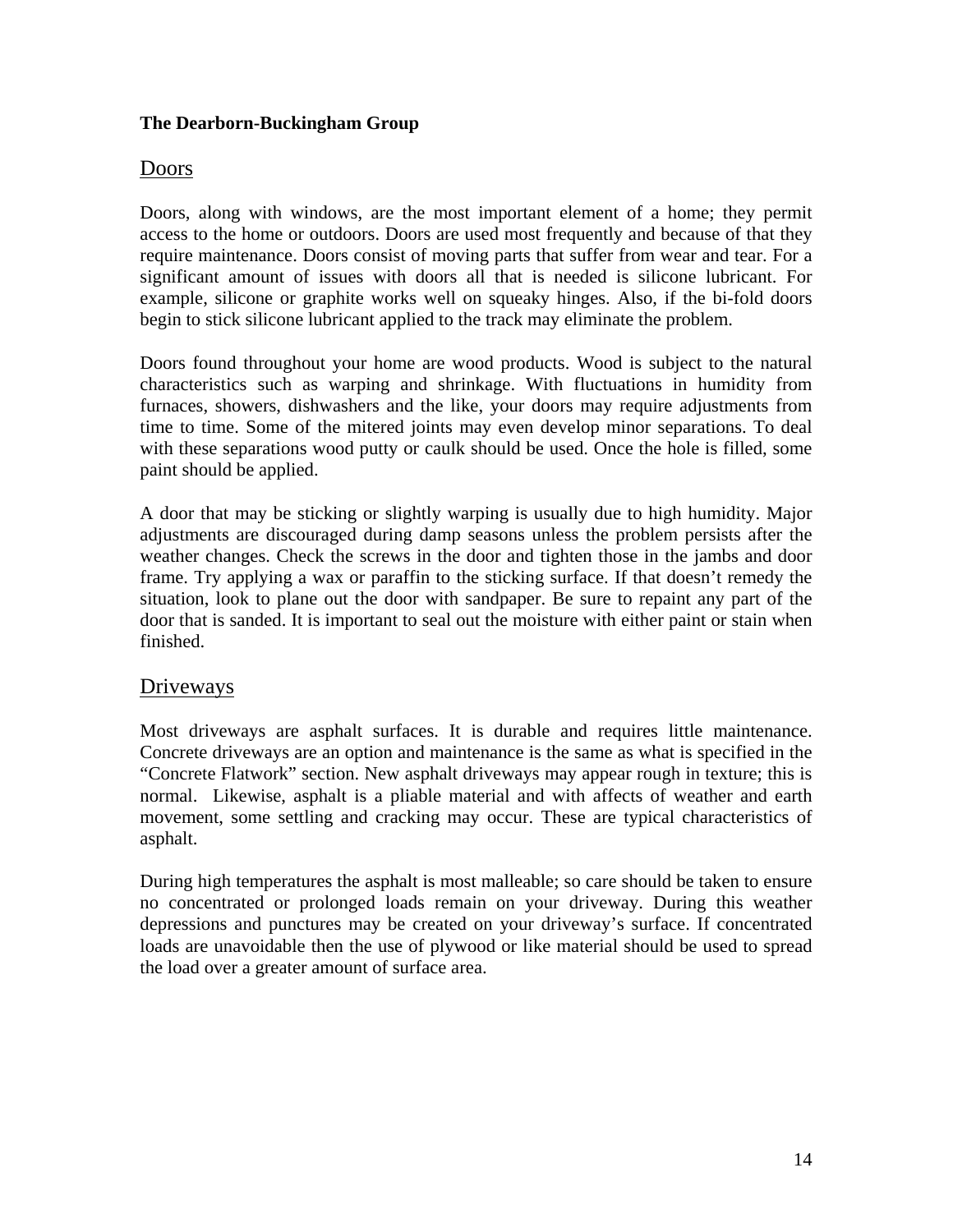#### *Maintenance*

If spills should occur on your asphalt driveway attention should be paid immediately. Action is most crucial if the spill is a petroleum product; such as, gasoline, oil or turpentine. These materials will dissolve and damage the driveway. Washing the surface with soap and water will work. Thoroughly rinse the area when the wash is complete.

Seal-coating your driveway is normal maintenance and should be done to prolong the surface's functionality and appearance. The frequency of seal-coating your driveway is largely dependent upon weather conditions and how your driveway has worn. You will notice that the driveway fades and the surface gravel may become more visible. This is usually done every (12) months.

# Drywall

Drywall is both easy to damage and easy to repair. When damage occurs to your drywall you need not worry about the structural integrity of your home; drywall is purely cosmetic. Drywall acquires two kinds of damage: gouges and hairline cracks. Gouges can be deterred with care when maneuvering furniture. Hairline cracks, however, can not be deterred. These are usually caused by movement in the foundation or framing of the home. Shifting in the framing of your home is caused by expansion and contraction from temperature and humidity changes.

# *Maintenance*

Small cracks and small nail holes are easiest to repair. For dealing with these issues silicone caulk works best. Silicone will flex as the crack changes shape with normal movement. You can also fill a crack with drywall joint compound or spackle however it is prone to cracking. The spackle hardens yet remains brittle; so the silicone caulk method is more durable.

When you purchase silicone caulk for this purpose make sure the caulk you buy is paintable. Also get a caulking gun for the size tube you plan to use. Dispense the caulk in a thin bead into the crack or hole with the caulk gun. Wipe away the excess from around the crack immediately with a damp sponge. Allow sufficient time to allow the caulk to dry and coat once with primer. Finally, apply paint.

For large cracks and holes drywall compound (spackle) should be used. Begin by cleaning the crack or hole of debris. Apply a light coating of spackle to the crack. Smooth over with a small knife (6") so as no excess is left around the sides of the crack. Let dry, it should only take a few minutes if a thin coat has been applied.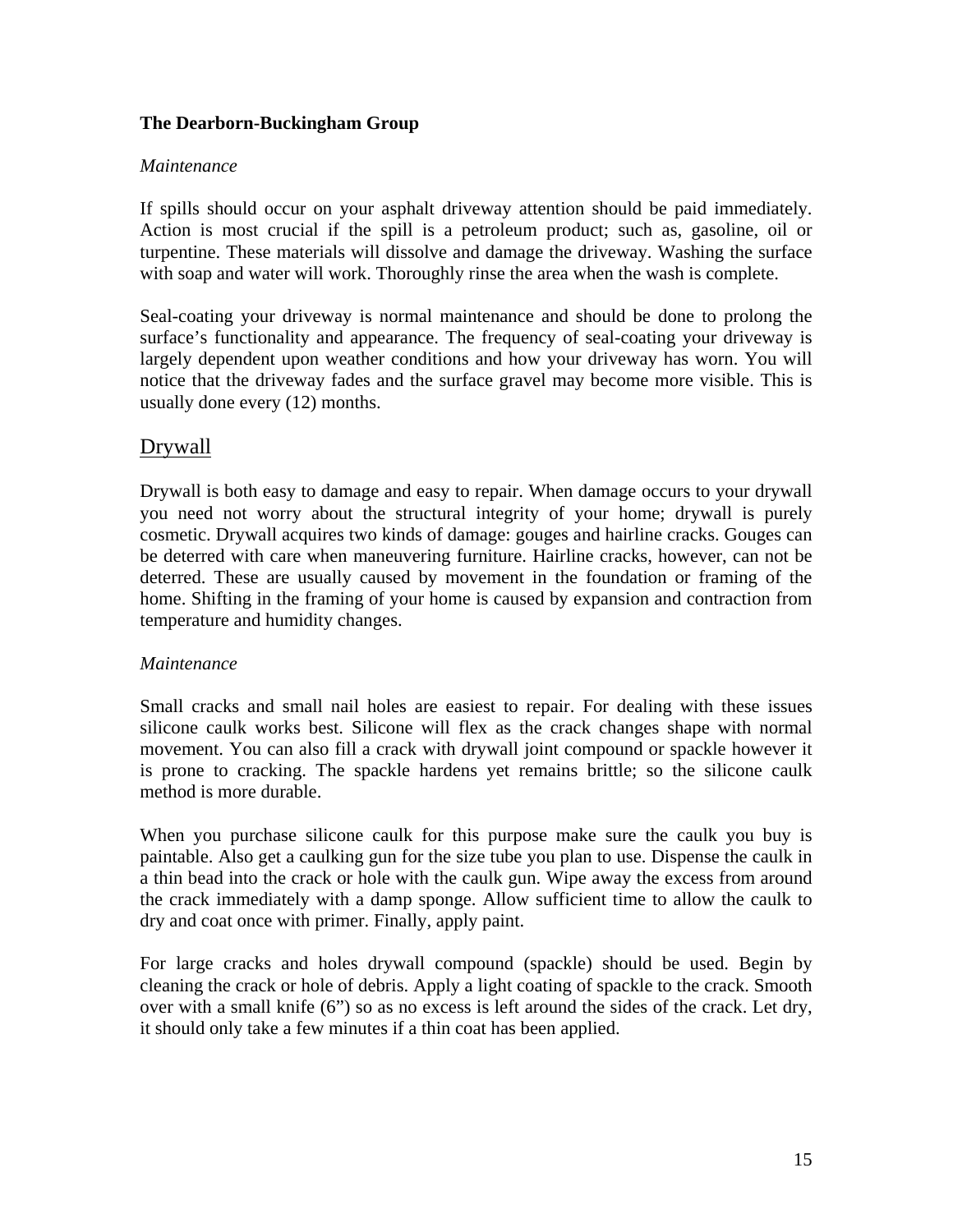Using a wider knife (10") apply another smooth coat; make sure to feather the edges. Allow the second coat to completely dry, typically a few hours. Lightly sand down some excess buildup with fine grit sandpaper or sanding blocks. Now apply the third coat, probably the final coat. Again allow it to fully dry. Sand the patch carefully, paying attention to the edges. Sand until smooth and almost unnoticeable by feel. Apply primer and once dry paint to match the wall. Done!

Nail pops are bumps that appear within the drywall. They occur when the nails or screws work loose. These are common and can be fixed. Begin by driving (2) new drywall screws into the stud on either side of the pop. This will pull the drywall tight to the stud. Be sure to stop the screw when it is just below the surface of the drywall causing a dimple. With a nail set and hammer, drive the nail pop further into the stud or if it is a screw use a screw gun. Once the nails and screws are all situated so that they recess into the surface of the drywall, follow the previous directions for patching with spackle.

#### Electrical System

It is important to know the location of your master circuit breaker panel. Typically you will find them on an exterior wall within the basement. Be sure to locate where yours resides.

This panel includes a main shut-off that controls the electrical power to your home. Also, this panel contains individual circuit breakers that control separate circuits. Each breaker is marked to help identify which breaker is connected to which area of the home. If ever an electrical failure occurs in your home, check the breakers in this panel for any that may need to be reset.

Your circuit breakers have three positions: on, off and tripped. To reset a tripped breaker first switch the breaker completely off. Once the breaker is in the off position it can be switched back to the on position. This should restore power. If the breaker immediately trips again then a larger issue remains. In the event that this happens please consult an electrician.

The reason breakers trip is often because the circuit is overloaded. This occurs when too many appliances are plugged into it, a defective or worn cord is in use, or an appliance running on that circuit pulling too high of voltage. A good measure for whether or not you are overloading your circuit is to unplug everything and reset the breaker. If it trips then it is something more serious than an overloaded circuit. However, if the breaker remains on then the culprit is likely an unplugged item that is defective.

Ground Fault Circuit Interrupters, or more commonly referred to as a GFCI, are circuit breakers designed to save peoples lives. Regular breakers are designed to protect property while the GFCI prevents electrical shock.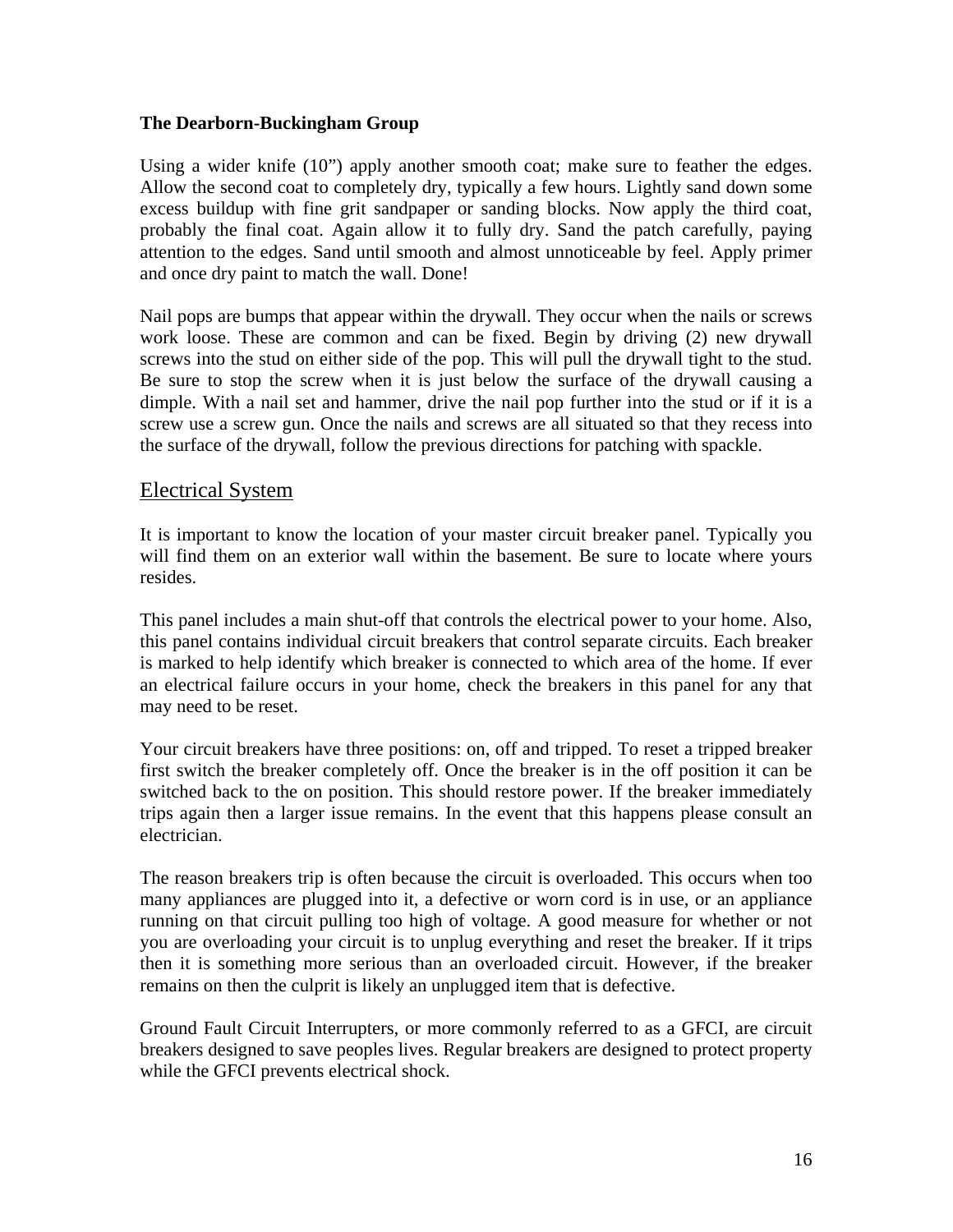The GFCI detects when a short or ground fault occurs and trips in one-fortieth of a second. Any variation in the current triggers the GFCI to pop in order to prevent the current from creating a shock hazard. These are sensitive breakers and heavy appliances such as freezers, power tools or electric motors should not be connected.

You should see a GFCI receptacle installed within 4 feet of water exposures. These may include a sink, exterior or garage receptacles, and fixtures and receptacles near showers or tubs.

Your home's GFCIs should be tested monthly. This is done by press the "TEST" button. If the GFCI trips, then reset it by pressing in the "RESET" button; however, if it does not trip then replace it immediately.

All modifications or additions to your electrical system should be done by a professional.

# Fireplace

Fireplaces are nice accents that bring warm and cozy images to the idea of home and holidays. Having a wood burning fire, under control, in your home does not come without risks and responsibilities. Without proper knowledge and precautions there are potential dangers that exist with the use of your fireplace.

Fireplaces are not efficient sources of heat. They do not compare to the elaborate HVAC systems designed to heat your home. Fireplaces are beautiful features added to a home and ought to be thought of as a luxury, adding to the home's atmosphere. It is approximated that only ten percent of the heat generated by the fire burning is radiated into the house.

Chimney fires will occur if fireplaces are used yet not maintained. These fires can occur when creosote, combustible deposits, builds up on the inner walls. The risk is great when the creosote is coating the chimney 1/8 to 1/4 inch thick. It is safe to say a chimney fire will not remain isolated; it will turn into a house fire causing serious damage.

To reduce this risk a professional service should be contacted once a year to inspect your chimney. The exact frequency your fireplace needs to be cleaned will depend upon the type of firewood you burn. Hardwood is better for you chimney than softwoods. Mixed hardwoods like oak, hickory, ash, cherry, and hard maple are woods that burn cleaner, longer and with less creosote buildup. Avoid the softer woods such as willow, poplar, pine, and cedar. If your fireplace is non wood burning then the frequency with which you need to clean your chimney is less.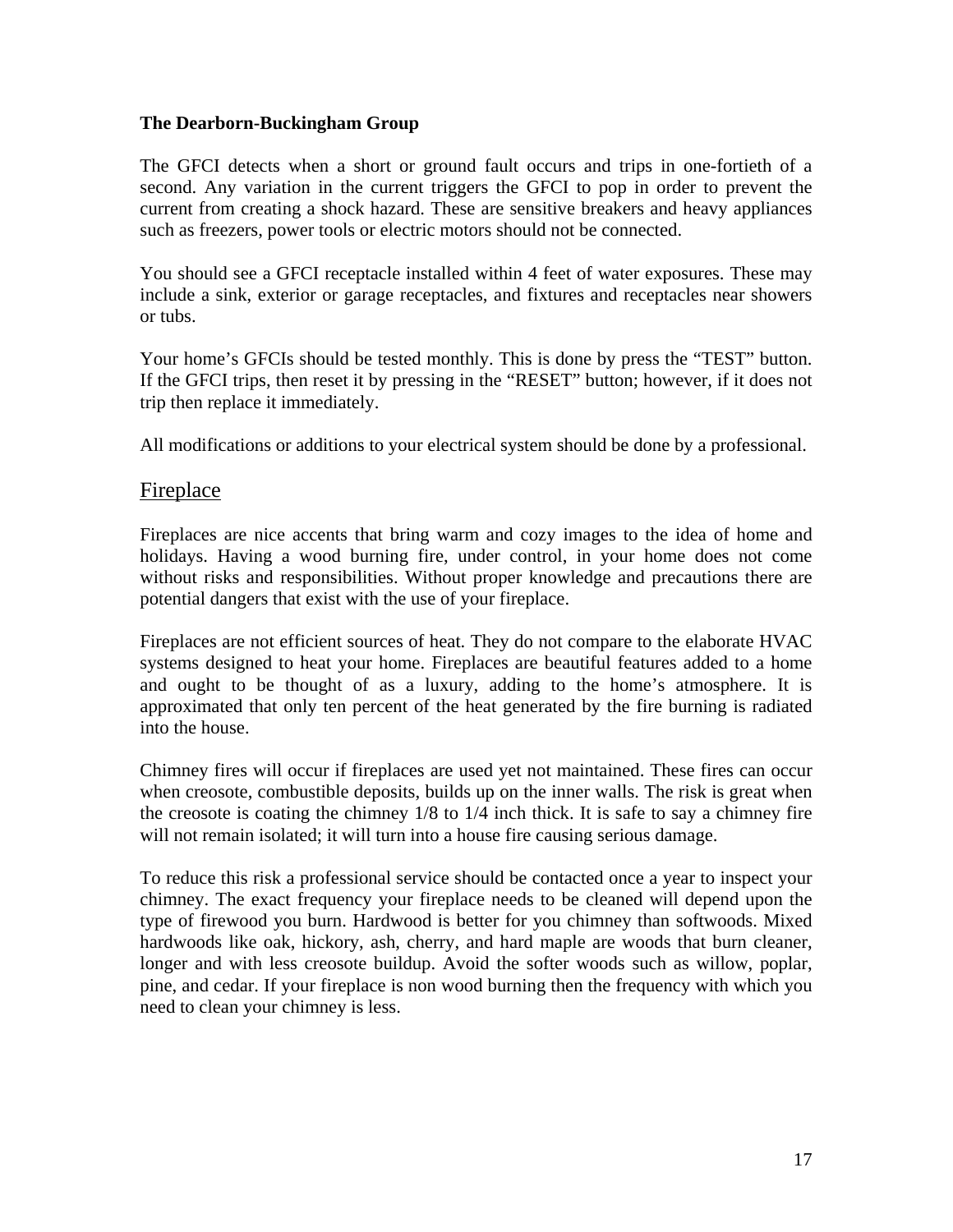When the fireplace is in use you must open the damper and cold air vent if your model has one. Conversely, when not in use these both should be closed to conserve heat. Be sure the fire is out before you close these vents, otherwise the smoke will back up into the house.

It is essential that you read all the manufacturer's instructions and warnings before operation of the fireplace.

# Foundation

The home's infrastructure relies on the foundation. The foundation supports and transfers the weight or load of the home to the soil. Proper care of the foundation will ensure your basement remains dry, floors level, along with keeping windows and doors operating smoothly.

Surrounding soils and moisture levels play an integral role on the foundation's strength and integrity. Cracks and leaks in the foundation are usually caused by swelling and shrinking soils around the building. This was discussed at length in the section "Concrete and Flatwork," please review that section.

It is important not to change the grade around your home. Maintain proper sloping away from the foundation. If there are swales on the sides of your home, ensure that these troughs/ditches are directing water away from the foundation as well.

If animals such as pets dig a hole near the foundation, be sure to fill it before any rainfall. Water can pool up around the foundation as a result of these holes. If animals continue to dig around your foundation, seek a product to deter such behavior.

# Garage Overhead Door

The garage door is the largest moving object in your home; because of this fact maintenance is required for safe and reliable operation.

It is important that no one is allowed near the door when it is moving unless they are aware of the safety concerns. Keep hands and fingers away from all parts of the door other than the handle. Children should not be permitted to operate or play near the garage door.

Adjustments to the garage door should be done by a qualified person. The springs used in the doors operation are under a large amount of tension. To adjust these springs a trained professional will use special tools for safe servicing.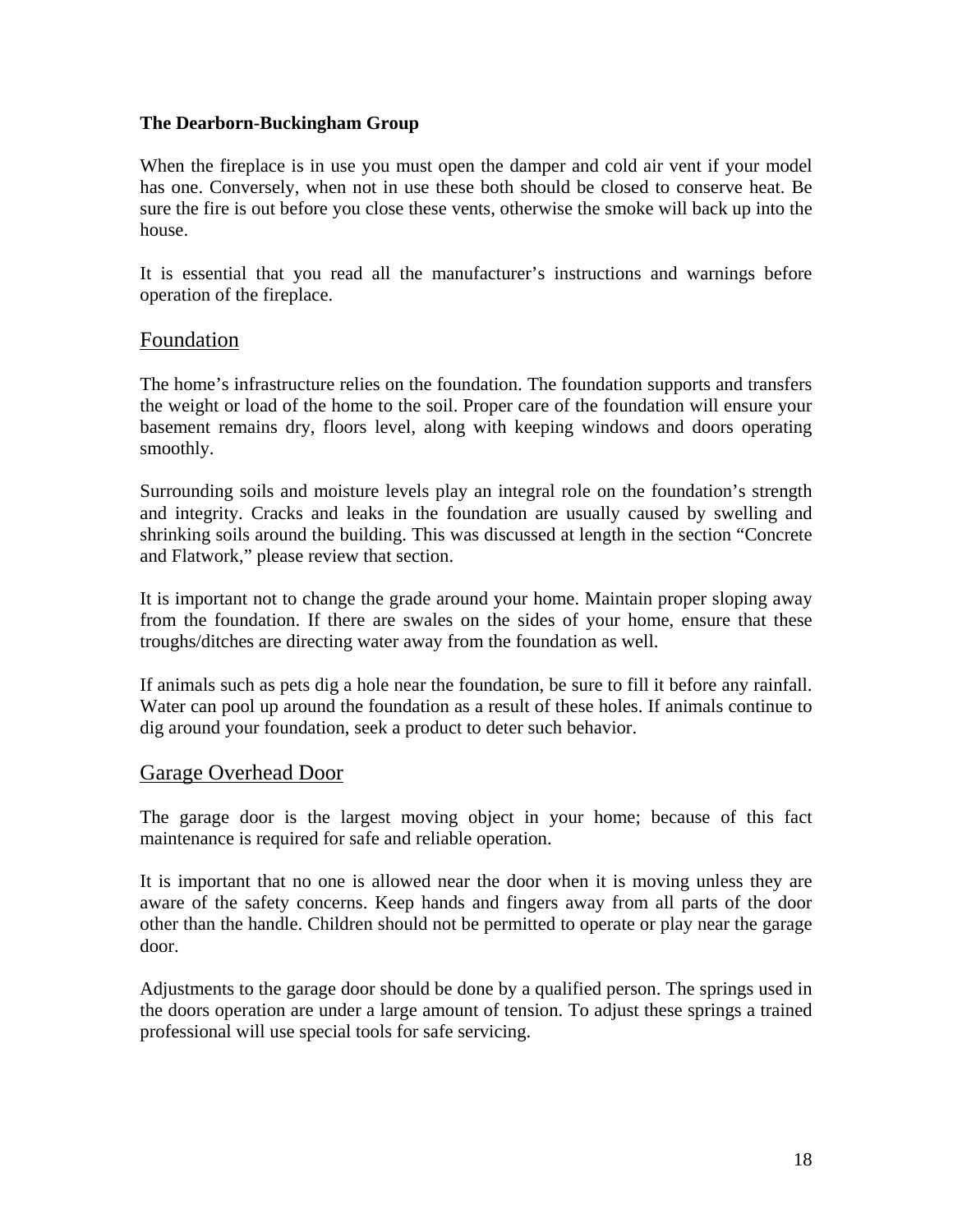#### *Maintenance*

Use 30 weight oil every 6 months to lube all the garage door's moving parts. These parts include: track, rollers, hinges, pulleys and springs. Also at this time it is recommended you check all hardware and tighten as necessary.

# Gas Shut-Off

Gas shut-offs are valves on the gas line. You will find these near any gas line connection to an item that operates on gas. There is also a main gas shut-off at the gas meter. It is important to know the location of your main gas shut-off in case of any emergencies that may arise; its location will/has been illustrated during your New Home Orientation. The gas shut-off valves are generally "ball" type valves and are open when the handle is parallel, or in-line, with the gas line; conversely, it is closed when the handle is perpendicular with the gas line.

Natural gas is the most potentially dangerous part of your home. It is important that caution is used in monitoring and maintaining your gas lines. If ever you suspect a gas leak, leave the home immediately without turning on or off any electrical devices and call the gas company as well as the fire department. Even turning off electrical devices or switches can cause a spark enough to ignite natural gas.

# Grading and Drainage

The area around your home was inspected and approved for proper drainage. This grading around your home is important to keep the basement dry during wet seasons and is considered at length by several parties. The construction superintendent works with the surveyor and local building authorities to ensure drainage away from the foundation as well as the entire lot.

If you install or change any landscaping, make certain the original grade is maintained. It is important, especially within 2 feet of the foundation wall, that the ground slopes at a minimum of ¼" every foot away from the structure.

Do not remove splash blocks from under the gutter downspouts. Splash blocks or downspout extensions are needed to move water away from the structure and prevents erosion.

Settling is common around the perimeter of the foundation. This typically happens because after the foundation has been formed, inspected and approved it is backfilled. The backfill soil is not at its original density. With heavy rainfall or the melting of snow the soil begins to re-compact itself. This settling should be built up again to original grade before additional precipitation occurs, to reduce potential problems.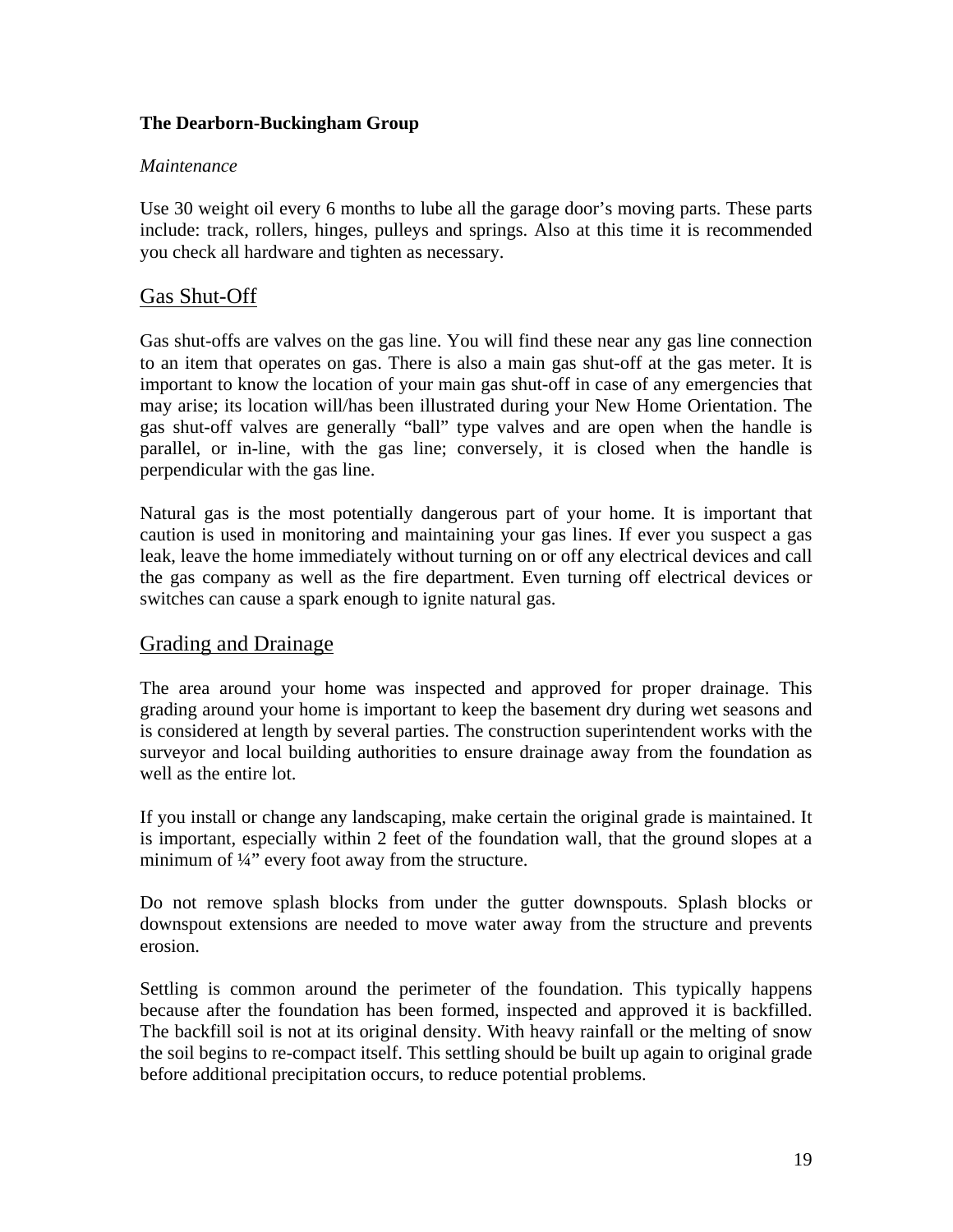# Gutters and Downspouts

Gutters serve a greater purpose than just a decorative component to the roofline of your home. Gutters collect the vast amounts of rain water that runs off your roof. If your roof was without gutters, water would accumulate at the foundation. The constant runoff at the foundation would create erosion and a pooling effect would occur. As was discussed before, collection of water near the foundation will lead to leaks or flooding of the basement.

This same problem can occur if your gutters are not free from obstruction. Debris can fill your downspouts or gutters and cause water to backup and spill over the sides. This needs to be addressed immediately if this happens.

Downspouts direct water a safe distance from the structure. The idea is to move all water as far away from the home as possible to eliminate the risk of water seepage. We supply splash blocks to achieve this. One thing you may want to do to further protect your home is to install a drainpipe to capture the water and move it a safe distance away from the foundation.

# Hardwood Floors

Hardwood floors provide a beautiful and elegant surface. This type of floor is also the easiest to keep clean and maintain.

The most work involved with finished hardwood floors is preventive measures. Begin by using walk-off mats or rugs at all exterior doors. This will prevent dirt and rough sandlike material from finding its way onto your floor.

#### *Maintenance*

To maintain the attractive look your hardwood floor has follow these recommendations:

- o Vacuum often; eliminate abrasive dirt.
- o Provide rugs at high-spill locations within the kitchen; such as the stove, sink and refrigerator. Be conscious that mats/rugs with rubber backings may cause yellowing or warping of the wood surface.
- o When spills occur on the wood floor, wipe them up immediately then dry.
- o Install window treatments to reduce ultraviolet light exposure that may damage the wood.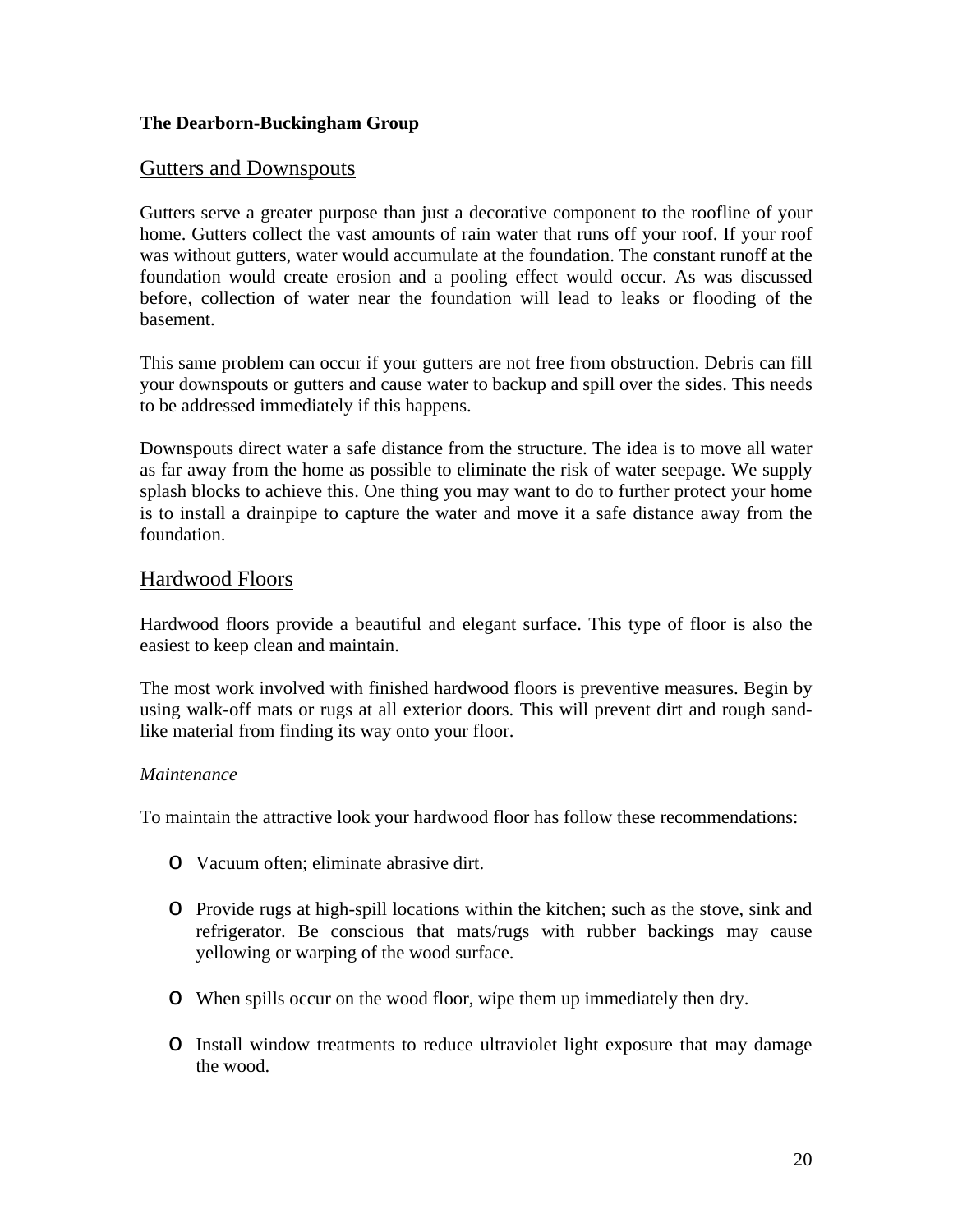- o Outfit the legs of your furniture with fabric glides to prevent scratching when the furniture is moved.
- o When mopping your wood floors use little water.

Hardwood floors respond to changes in humidity. Excessive water when mopping can cause the wood to expand and can damage the floor. When damp mopping, remove all excess water from the floor immediately.

# Heating System

The forced-air heating system that has been installed in your home has been sized to properly supply comfort for years to come. This system, like nearly all elements within your home, needs to be maintained to ensure longevity. One thing you should plan on doing is having a professional heating contractor inspect and service your system every year, before the heating season begins. This will cost around \$75. This is more of an investment than an expense since your system will operate more efficiently and will be safer as well.

Common problems that may be overlooked if this simple procedure is not followed are as follows. Dirty, inefficient furnace may waste fuel and cost you up to ten times more than a furnace running at its prime. A potentially deadly problem can occur if a cracked heat exchanger or dislodged flue fills your home with carbon monoxide. These types of evils are sought after during annual service and inspections.

# *Maintenance*

A general task that should be done by the homeowner with regularity is the changing of the furnace filter. This is a simple and important task to execute. It is recommended this be done once a month year round. It may seem overkill to change it so frequently but the amount of airborne debris it collects is incredible. The typical filter picks up dust, pollen, pet dander, and dirt from the air in the home. If the filter is not changed on a regular basis then the furnace works harder and less efficiently.

We recommend you purchase your filters by the case. This will help to remind you to change the filters habitually. When you buy them in bulk you will also receive a price break.

You may need to reference your furnace's manual for the exact location of where you insert the filters. Generally, the filter location is between the cold-air return duct and the furnace, near the blower chamber. To change the furnace filter simply pull out the old one and slide in the new. Make certain the airflow arrow on the filter points away from the cold-air return and into the blower chamber. If outfitted with an electronic air cleaner, clean parts monthly. Refer to the manufacturer's manual for instructions.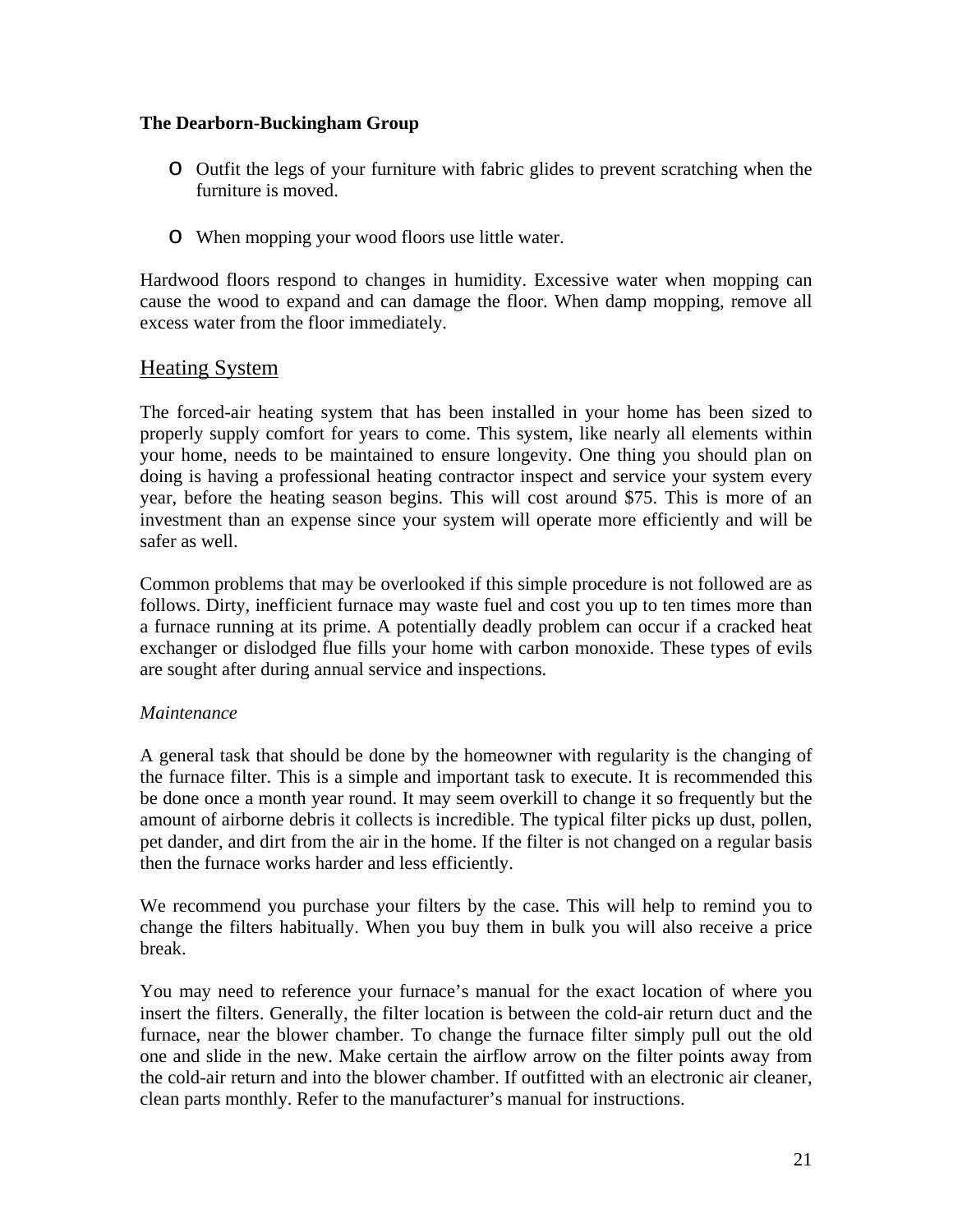Another simple task the homeowner should consider is cleaning the blower compartment. This can be done at the same time the filters are changed for convenience. Before you remove the old filter shut down the furnace. This is done by flipping the emergency switch mounted on the furnace to OFF. If you cannot locate this switch you can disconnect the power by switching off the circuit at the main breaker labeled "Furnace."

Once the power is off, open the hatch on the front of the furnace. Using a vacuum cleaner with the upholstery brush attachment, remove all dirt and lint that has built up. Make sure not to disturb any of the wiring inside the furnace; it may result in the system not turning back on.

When you are finished with all work on your furnace be sure to replace the cover back on the front correctly. That panel must be positioned correctly for the furnace blower to operate. The panel compresses a switch that triggers the blower to function. After the panel is situated then switch the emergency toggle or "furnace" circuit back on.

You may notice an odor for the first few moments the furnace runs after a season of little or no use. This is normal and is caused by dust that has settled in the ducts, it should pass quickly. **However**, if the odor smells like gas react immediately. Vacate the premises; call the Fire Department and Gas Company. Do this without shutting of any lights or adjusting the thermostat; any spark is liable to ignite the gas.

# Humidifier

Humidifiers are an option designed to work in conjunction with the furnace. The humidifier adds moisture to the heat that is supplied within the home. It is not intended to be used with the Air Conditioner.

It is advisable to shut down your humidifier in the Spring, during this period of no use.

Read your humidifier's manual for further instructions and maintenance.

# Insulation

Insulation is a key component in your home's energy envelope. The energy envelope is made up of the floors, ceilings, doors, and windows of your house. When this energy envelope is maintained correctly your homes remains comfortable and you save money in energy costs, such as heating and cooling.

Most heat and/or energy is lost through the ceiling. Around 60% or more of heat loss is due to inadequate maintenance of attic insulation; we all understand heat rises.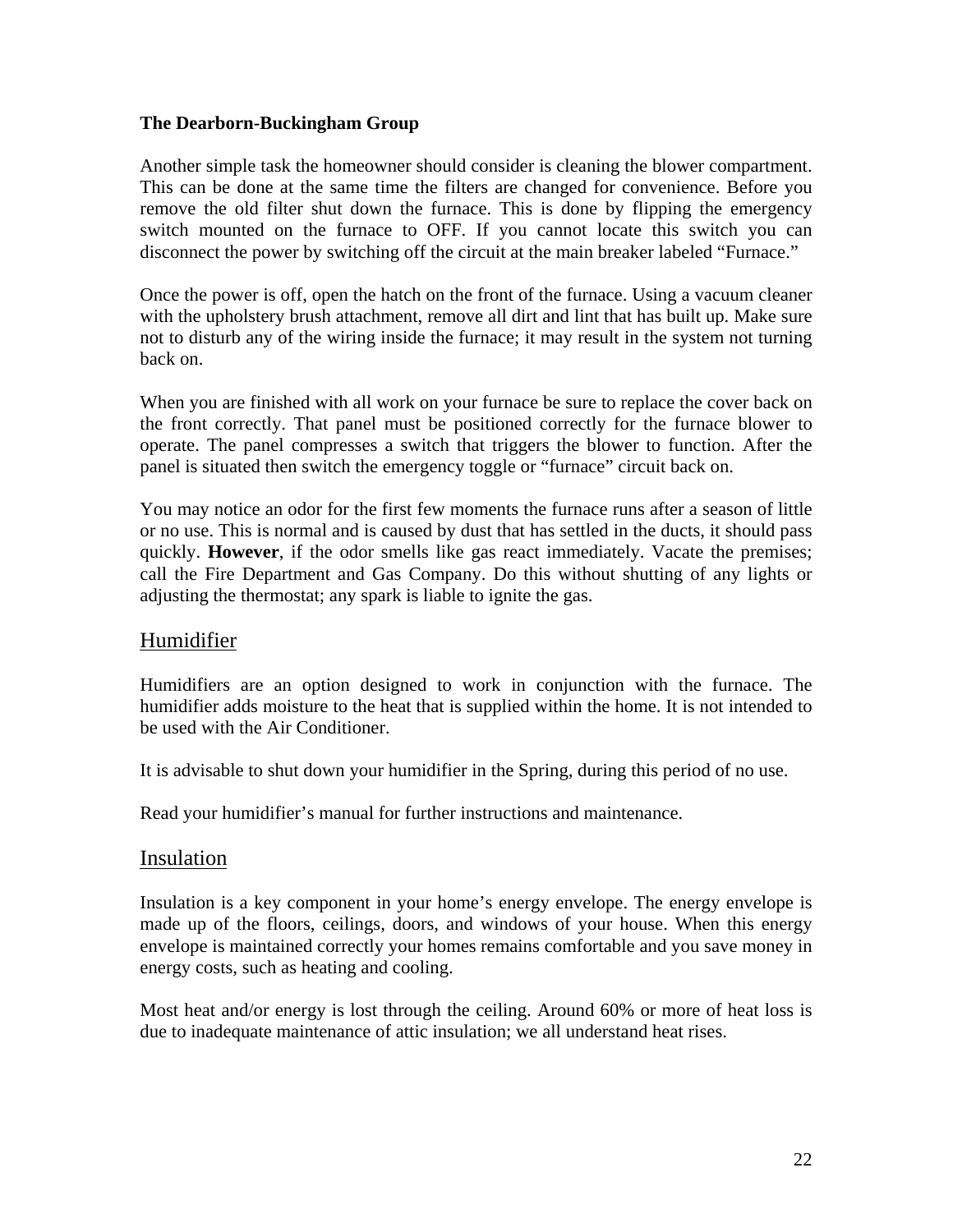Within the attic blown or loose-fill insulation is used. This insulation is loose and can become uneven. The effectiveness of the insulation is compromised if work is done and the insulation no longer lays smooth and even. It is also possible for air currents within the attic space to shift the loose-fill insulation. If you notice an area bare of insulation replace it with surplus from another location. To do this you may want to use a plastic rake.

Be sure if you are to walk in the attic space that you wear shoes. Never step on the drywall; rather keep your footing on the wood joists traversing your attic space.

# Landscaping

A licensed surveyor approved the grading and drainage around your home. It is important to maintain that drainage so your basement never takes on water. It is suggested that large plants or trees not be installed within five feet of the foundation.

It is also important not to buildup flowerbeds higher than the original height of the grading around the home. If you buildup around the house there is potential for water to back up and enter at the top of the foundation. You should notice a part of the foundation that remains exposed, under the point where the side or brick ends.

After heavy rains you will notice the majority of water has moved away from your home. It is normal for some of this water to accumulate in the yard. It may take as long as 24 hours to drain or absorb into the yard; and up to 72 hours in the swales.

Settling of the ground is likely to occur where the utility lines have been trenched. Similar to the issue raised in the "Grading and Drainage" section, depressions in the ground may become apparent. What happens is the ground gets saturated and returns to the normal compaction level.

To address this occurrence, roll back the sod, if there is any, and spread topsoil to level off the ground. You can pick up bags of topsoil at most multipurpose hardware and garden centers. If more is needed, contact a landscaper to supply you with larger quantities. Once the ground is back to level roll the sod back into place or apply seed.

Having a landscaped yard is important to prevent unnecessary erosion.

# **Locks**

If your locks ever become stiff, use a graphite or silicone lubricant to ease its operation. Do not use oil on a lock for it will congeal in colder temperatures and make the lock stiff again.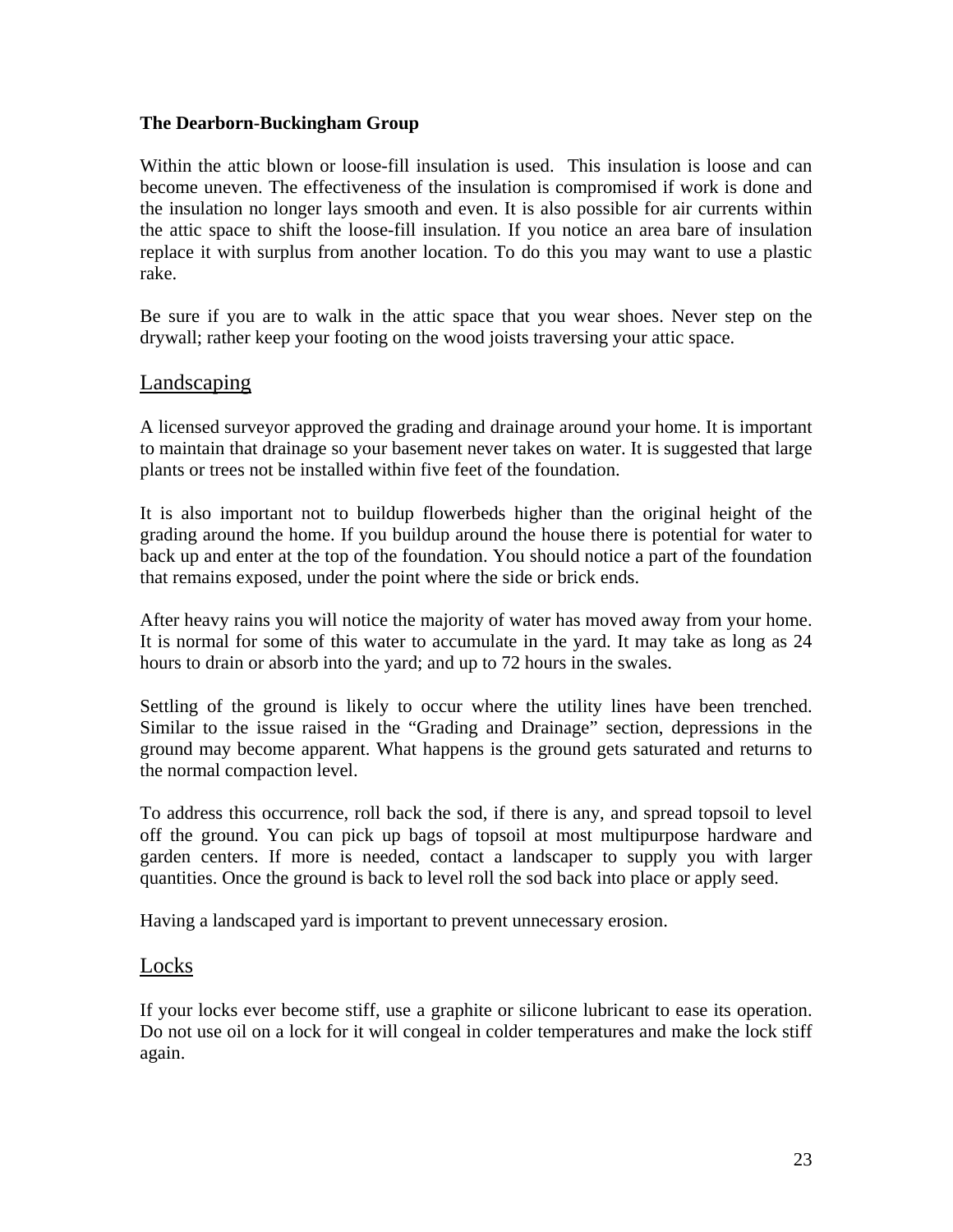There is a risk of using too much of either the graphite or silicone lubricant so be sparing. One tip that works well is to rub a pencil onto your key. Insert the key into the lock a number of times. The graphite lead will coat the lock and lubricate it without becoming messy.

# Mirrors

Cleaning of mirrors should be done with any liquid glass cleaner. Squirt the glass cleaner onto a rag then wipe the mirror as necessary. Avoid using acidic cleaners because they can cause the silvering to deteriorate.

# Paint and Stain

To touch up an area use a small brush to apply paint only to the damaged area. The reason to keep touch ups in a minimal area is because under certain lighting conditions these areas can be visible. Before using the paint make sure it is mixed well. Separation can occur in paint causing some areas to look darker than others. Always check the surface before painting to ensure it is clean and free of holes. For any holes and gouges review the section "Drywall" in this manual.

There are two types of paint used by The Dearborn-Buckingham Group which we have provided in your touch up kit. The flat paint is for the walls and ceilings. The other paint is a glossy paint that dries with a sheen and is used on all the trim and doors in your home.

For touch up on stained interior surfaces, use of a furniture polish is suggested. Products like Old English Furniture Polish or Scratch Cover are inexpensive, easy to use, and they blend well. Follow all directions on the bottle when using these products.

# *Maintenance*

The preservation of the exterior painted surfaces of your home will provide lasting beauty and value. Check these areas annually and plan on refinishing the exterior surfaces every two or three years. Look for areas of chipping or wearing away of paint. Repaint these areas to save on extensive damage and wear costs. Use a quality exterior paint formulated for the climate conditions.

# Phone Jacks

Your home has been outfitted with phone jacks in locations directed by either the blueprints or an addendum. Additional jacks or locations can be selected at the time the home selections are made. The telephone jacks terminate in the basement. Ordering, initiating, and connecting along with any changes or additions are the responsibility of the homeowner.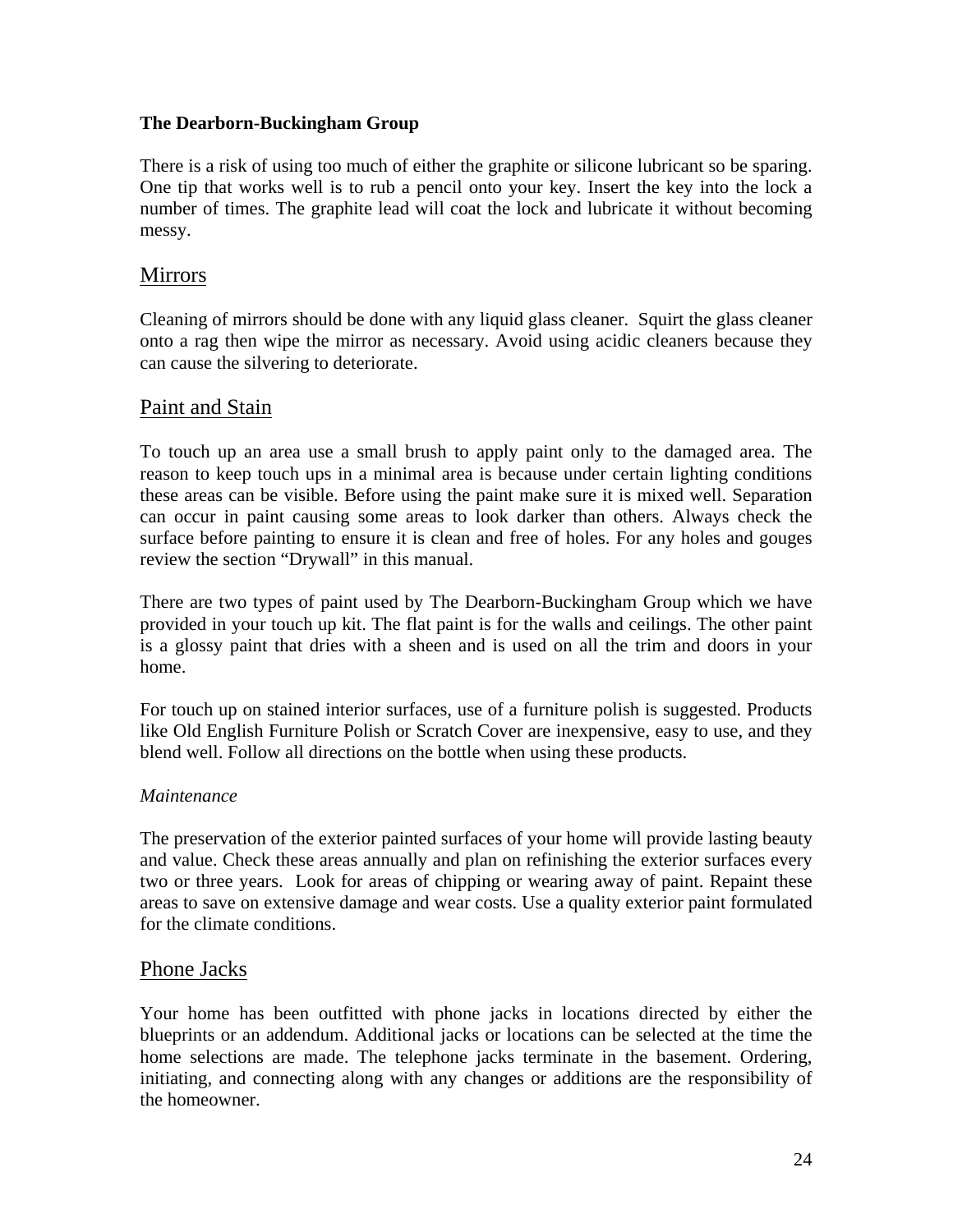# Plumbing

It is important for you to locate and know the location of your main water shut-off valve. We discussed the importance of the gas shut-off valve in a previous section. The reasoning is similar; emergencies like a water line freeze or rupture will cause a situation that needs immediate attention.

The next general note The Dearborn-Buckingham Group would like for you to be aware of is the water saving regulation enacted by the federal government in 1993. This directive prohibits builders from installing toilets that use more than 1.6 gallons of water per flush. Your home has been furnished with toilets that comply with this rule; you are helping to conserve water.

The downside of the water conserving toilets is that they may need to be flushed twice to completely empty the bowl. Even considering the need to flush twice, it has been found that these toilets are saving a valuable resource.

Along the same lines as the toilets, all faucets and showerheads have flow restrictors to serve the same purpose; these cannot be removed.

#### *Maintenance*

Your plumbing fixtures should be cleaned with a soft sponge and soapy water. The use of abrasive cleaners is strongly discouraged. Abrasive cleaners will remove the shiny finish on the fixtures. Once the surface has been cleaned, use a dry cloth to polish out the water spots.

Faucets over time may begin to drip. This is commonly caused by a washer that has outlived its expected lifespan. To begin shut off the water at the valve directly under the sink. Next, remove the faucet stem, change the washer, and return the faucet stem. Showers are repaired in a similar fashion. It is suggested that if you do this maintenance on your own to take the washer with you to the hardware store. This will ensure you buy the exact size you need.

Another nuisance that is common is the running toilet. When this occurs, remove the tank lid and check the float valve. Most likely it is either lifted too high in the tank or it is rubbing against the side of the tank. If the float is too high bend the rod down until it rests at the appropriate level. The shut-off float should be free from all obstructions. If this does not solve the issue then check the chain attached to the flush handle. If there is no slack in the chain it will prevent the rubber stopper at the bottom from sealing.

Aerators are found on every faucet. They collect mineral deposits that find their way into the plumbing system. Every three to four months you will want to clean the aerators. Without doing so you may notice water pressure becoming low.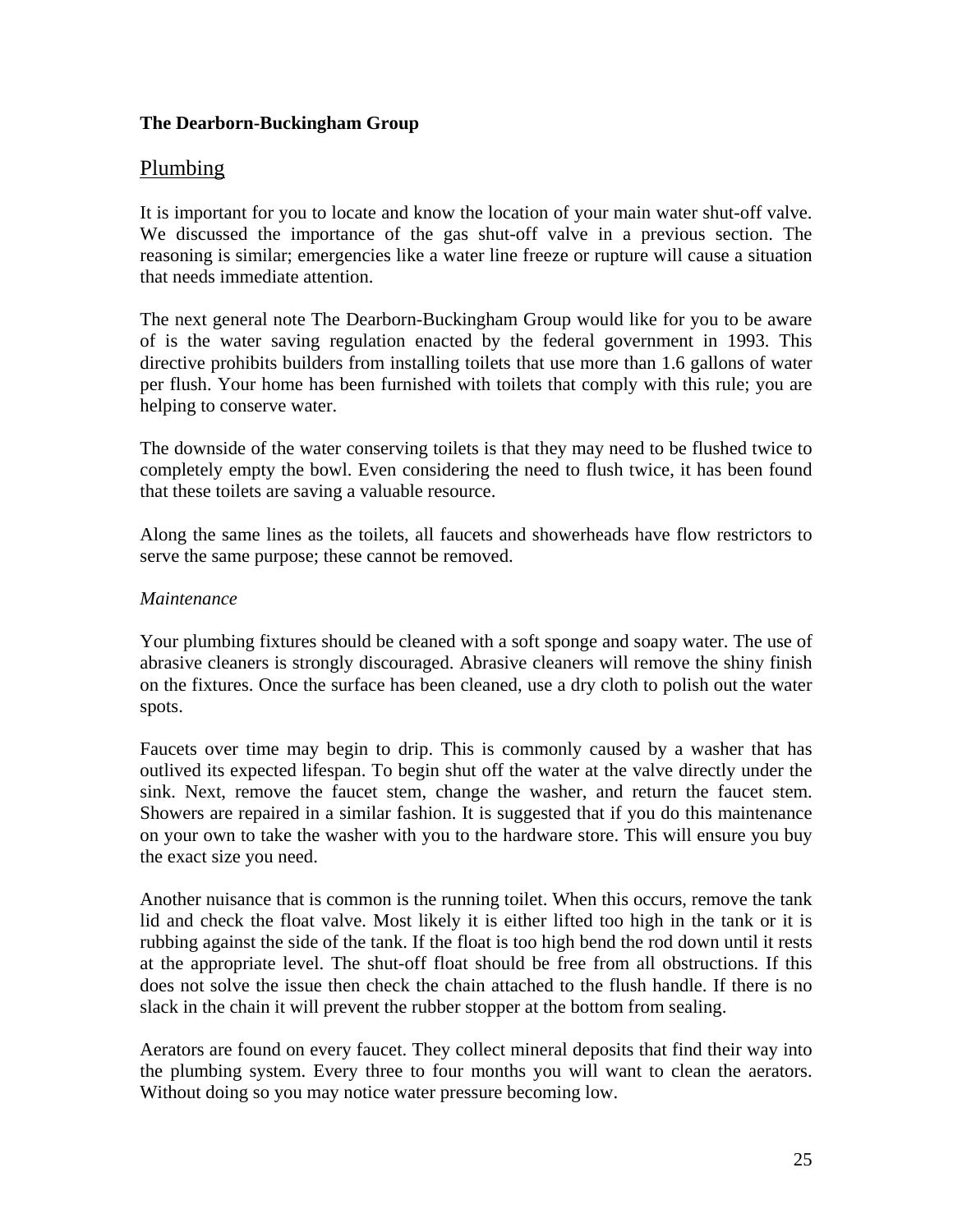Assuming your home is heated to a typical temperature your plumbing pipes should not freeze. Your pipes should not freeze at temperatures above 32 degrees F. It is suggested that a consistent 65 degrees be maintained if your home is left unattended during winter months. You may even consider draining your water supply if leaving for extended periods. To do so, shut off your main water supply valve and open the faucets throughout the home to relieve pressure.

Also, before the onset of cold temperatures remove all hoses from the exterior faucets. The hose bibs are freeze resistant, however if the hoses are still connected there is potential for problems. Water can freeze in the hose and expand back into the plumbing, causing a rupture. Drain and remove all hoses before freezing temperatures.

Many disposal clogs are due to improper garbage disposal use. Run plenty of cold water before, during and after using the garbage disposal. With a sufficient flow of cold water, even with grease, the blades are best able to cut and pass through the plumbing. Should a clog still occur, use a plunger.

If anywhere in your home you discover a leak in the plumbing lines, immediately shut off the water supply. Ideally you'd want to shut the valve supplying that area specifically; but if need be shut the main valve. Once this is done call the plumbing contractor.

# Resilient Flooring

Resilient flooring – sheet vinyl or vinyl tile – is a popular flooring material for kitchens, bathrooms, and laundry rooms. Resilient floors are designed for minimum care; however, they do require some maintenance. All flooring needs to be cleaned regularly and followed with a floor finish. This will provide for a high gloss sheen to be retained. All cleaning agents should be deferred for two weeks after installation so the adhesive has time to set.

# *Maintenance*

Your flooring should be vacuumed or swept regularly to remove abrasive dirt. All spills that occur on the resilient flooring should be wiped up immediately to reduce risks of staining. Occasionally, you flooring will require mopping; use a damp mop and a tablespoon of white vinegar to one gallon of warm water. Keep water to a minimum; excessive water can penetrate seams and ruin the underlayment.

Once the flooring is completely clean, apply a floor wax. Be sure to choose a product rated for you type of flooring and not a furniture wax. A water-based self-polishing wax works well and will maintain the new-floor look.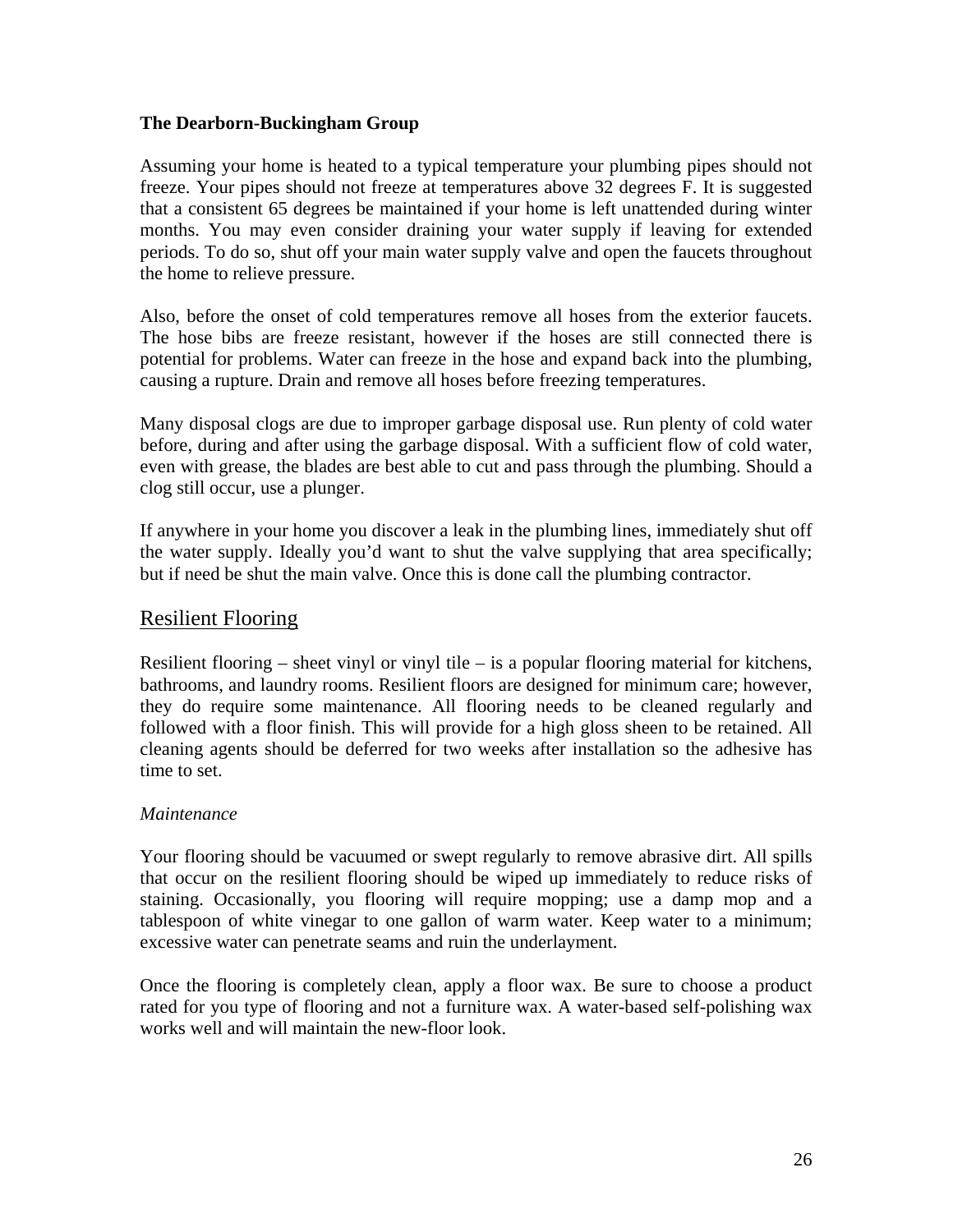# Roof

Limit walking on the roof. Not only is it a hazard but the weight and movement can loosen the roofing materials. This can lead to leakage issues. If your roof is wet, walking on the roof should not be attempted; shingles are extremely slippery when wet.

Should a leak occur, detect the location and collect any water you can. Once the roof is dry you will be able to show a professional where the leak occurred and it can be repaired.

# *Maintenance*

The shingles used to finish your roof do not require you to treat or seal them. However, the roof is not considered maintenance-free. The main concern when it comes to your roof is keeping it clear of debris. Keeping your roof debris-free is important to improve watershed. It also will prevent mold, fungus and rot.

Regular attention and maintenance to your gutters and downspouts will also protect your roof. Please review section "Gutters and Downspouts."

# Siding

Vinyl siding is an attractive looking product that is not prone to the shortcomings of aluminum or wood siding. It does not split, warp, buckle or have to be re-painted.

# *Maintenance*

Cleaning the siding twice a year is the extent of maintenance on your vinyl siding. One time in the spring and again in the fall is good. Use a pressure washer along with a mild detergent to remove any build-up of dirt.

# Smoke Detectors

The best form of life protection for your money comes by way of smoke detectors strategically placed throughout the home. It is figured that a working smoke detector doubles an individual's chance at surviving a fire. The functioning smoke detector provides warning of a situation before it is too late to evacuate.

The smoke detectors found throughout your home are A/C powered; meaning they are directly wired by the electrician to a power source. These smoke detectors are also backed-up by an independent battery within the detector; this allows the smoke detector to operate during power outages. Change your batteries when setting your clocks for daylight savings time.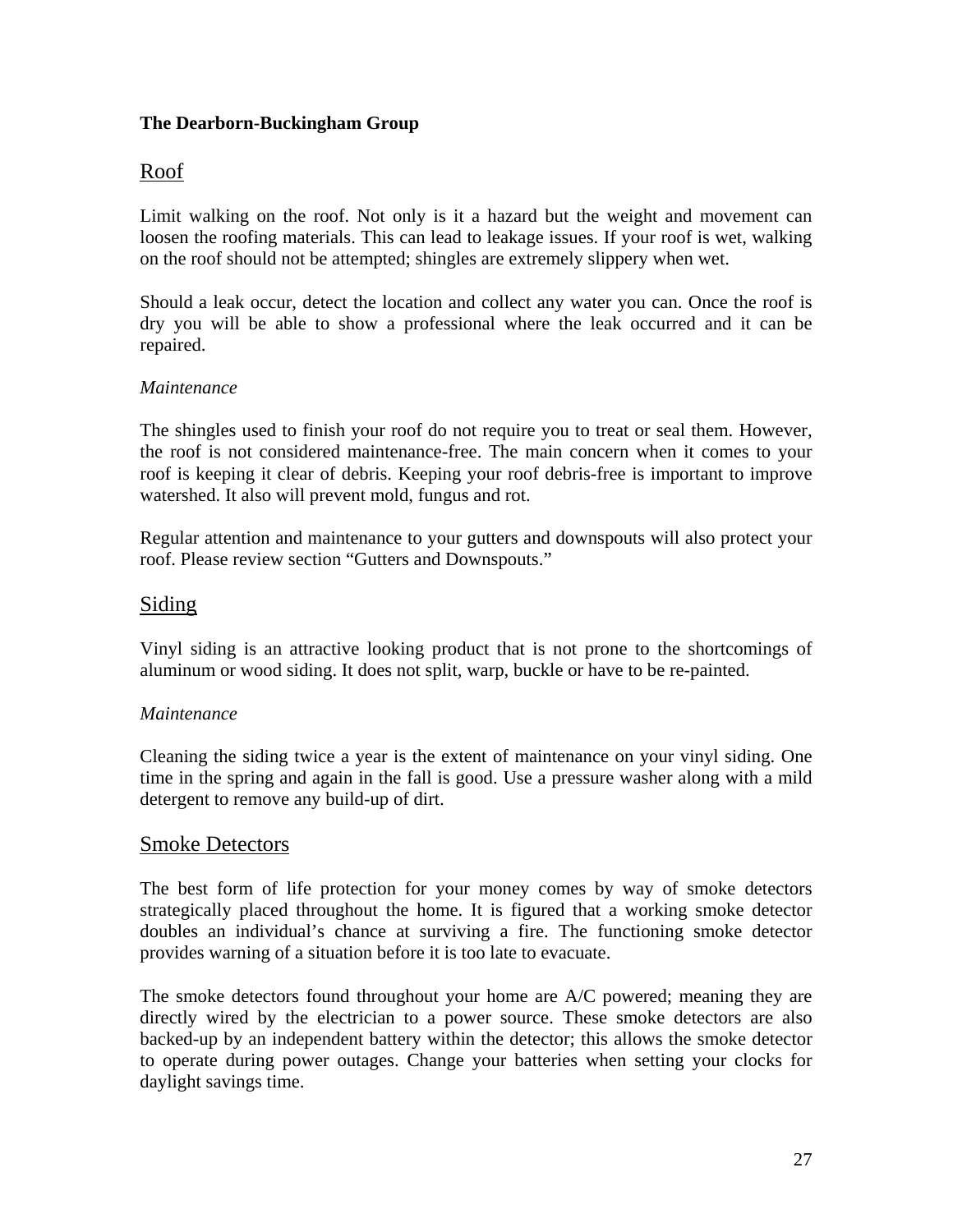Your smoke detectors are all wired together for increased safety and advanced warning. When one smoke detector is set off, they all will begin to sound. This allows someone sufficient time to evacuate the second floor if a fire begins elsewhere in the home.

#### *Maintenance*

Seasonally, you should clean the smoke detectors within the home. This can be done by vacuuming around the unit, paying attention to the sensor area. You should disconnect the unit from the collar, as you would to change the battery, and vacuum this area as well. Once you have replaced the smoke detector test to make sure the unit is operational once again.

Once a month, your smoke alarm system should be tested to ensure all detectors are operational. Use something long enough to reach the smoke detector. Depress and hold the test button on the detector and wait for the detector to sound; continue holding until the rest of the detectors begin to set off.

 A yearly test is recommended to guarantee that the smoke detectors work correctly. Using several matches you can test that the sensors. Strike the matches and then blow them out. Direct the smoke towards the unit. This should trigger the alarm system to go off.

# **Stairs**

Although much care and attention has been taken during the installation of your staircase, a staircase is likely to vibrate or squeak when walked upon by an adult. This is normal and is part of the acclimation of your stair components.

It is common that shrinkage cracks develop where the staircase meets the wall. This can be remedied with a bead of latex caulk; once the caulk dries it can be touched up with paint to match. Review the section "Caulking" for more information.

# Vents

For energy cost savings, homes are built sound and secure. With less potential for energy leaks a new potential concern becomes relevant. Accumulation of indoor pollutants such as cooking odors and carbon monoxide, along with condensation, can occur. To curb this from becoming a problem your home was constructed with mechanical and passive ventilation.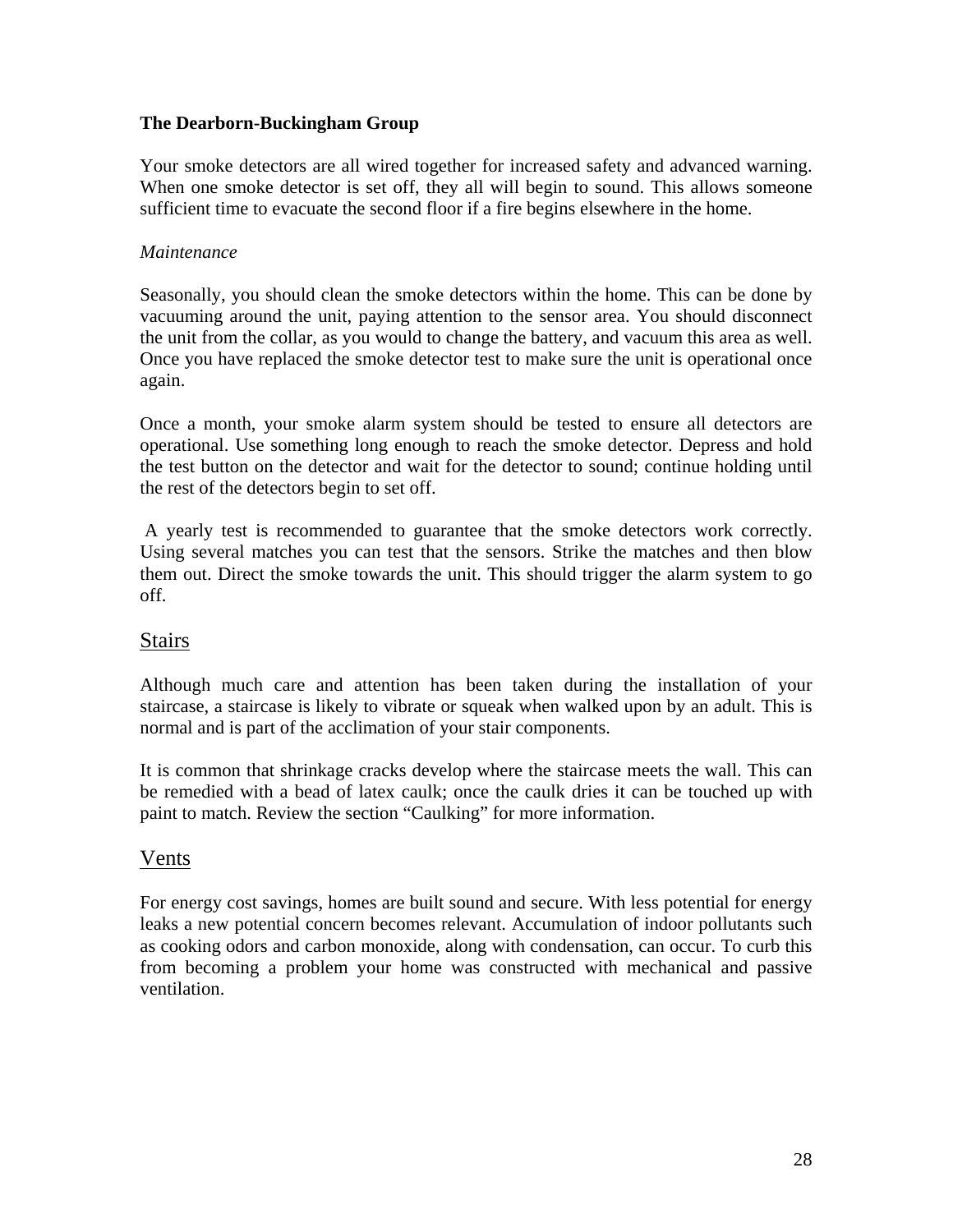You will notice that there are vents in locations on the roof at the eaves and peaks of the roof. This is to provide an upward flow of air. Periodically you should check your attic space to verify nothing is blocking the vents. Without proper ventilation in the attic space the atmosphere can become excessively humid or "tropical" and rot may develop. Condensation will occur as a result of poorly circulating air and the saturation will ruin the insulation. Should you notice that your vents become clogged, clear the obstruction immediately.

# Water Heater

It is recommended that you read and review the care and maintenance portion of your water heater manufacturer's literature.

Towards the bottom of your hot water heater there is a temperature controller. The thermostat on the water tank will adjust the temperature to which the water is heated. Check with the manual for recommended settings; typically it is 140 degrees F or the setting labeled "normal."

#### *Maintenance*

Over time your water heater will collect with sediment at the bottom of the tank. The residue will cause your water heater to operate at sub-optimal levels. You should plan to clear the tank by draining the tank partially every year. To do this you will want to connect a hose to the draincock found at the bottom of the tank. Place the other end of the hose in a floor drain or sump pit, then open the draincock valve. Once you have drained a portion of the tank close off the valve and disconnect the hose. Doing this annually will prolong the life of the tank as well as conserve energy and money.

# Damp-proofing

Your basement foundation walls have been treated with an exterior spray-on dampproofing material. This measure will help ensure your foundation does not seep water. Despite detail to craftsmanship and the extra measure of this damp-proofing material it is possible dampness may become apparent during periods of excessive rain. If this happens it is usually due to a change in positive drainage near the home; please review the section "Grading and Drainage."

# Windows, Screens, and Sliding Glass Doors

Your windows and the sliding glass door have channels at the base of the frame. This channel tends to collect water during rains and drains through weep holes. Occasionally, it's a good idea to clean this bottom channel to clear it of dirt and debris so the weep holes function correctly when needed.